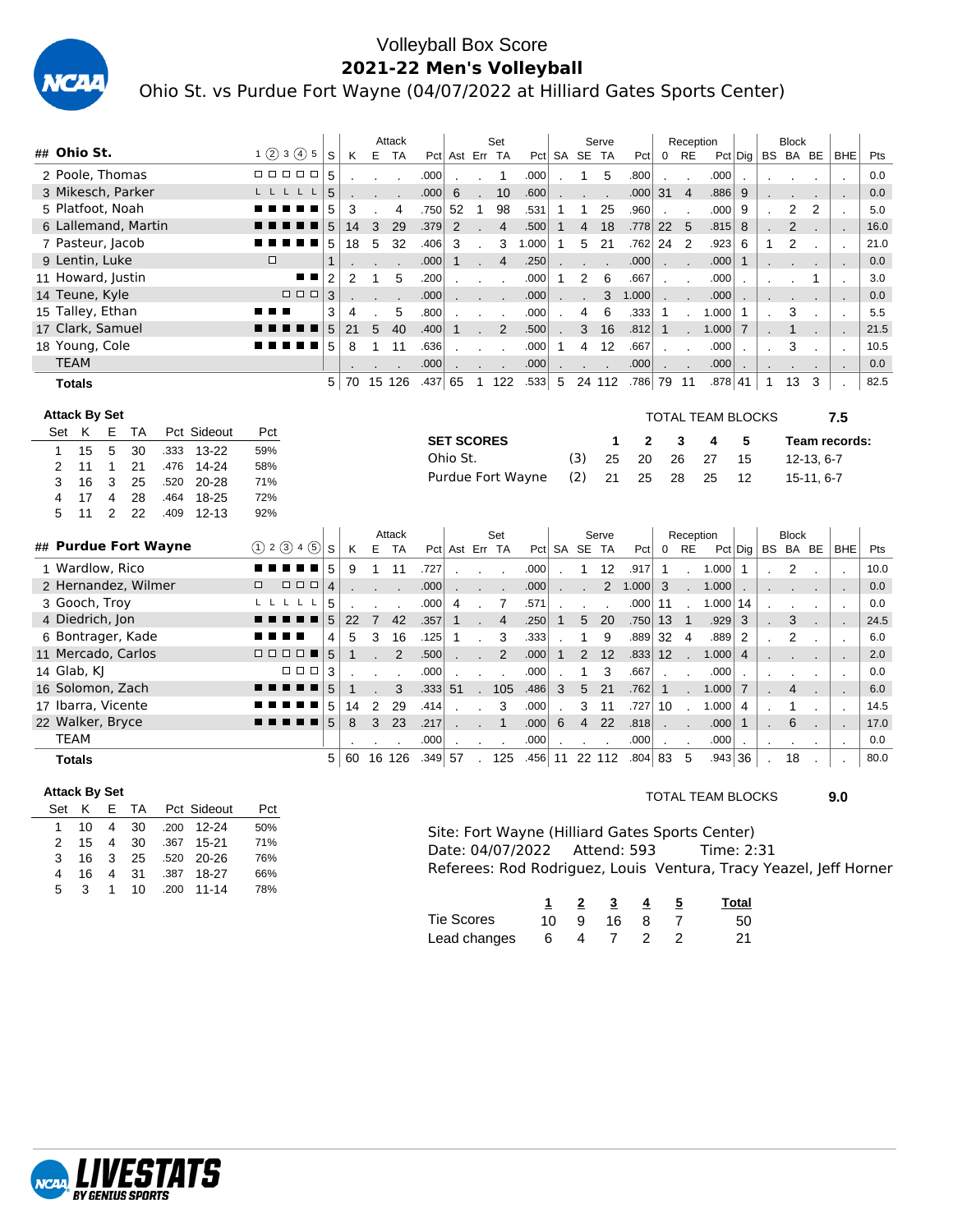

### Play-by-Play Summary (1st set)

**2021-22 Men's Volleyball**

### Ohio St. vs Purdue Fort Wayne (04/07/2022 at Hilliard Gates Sports Center)

OSU: 5 Platfoot, Noah; 6 Lallemand, Martin; 7 Pasteur, Jacob; 15 Talley, Ethan; 17 Clark, Samuel; 18 Young, Cole; libero 3 Mikesch, Parker. PFW: 1 Wardlow, Rico; 4 Diedrich, Jon; 6 Bontrager, Kade; 17 Ibarra, Vicente; 16 Solomon, Zach; 22 Walker, Bryce; libero 3 Gooch, Troy. 0-1 [1 Wardlow, Rico] Kill by 17 Clark, Samuel (from 5 Platfoot, Noah). 1-1 [5 Platfoot, Noah] Kill by 4 Diedrich, Jon (from 16 Solomon, Zach). 2-1 [4 Diedrich, Jon] Kill by 22 Walker, Bryce (from 16 Solomon, Zach). 2-2 [4 Diedrich, Jon] Kill by 7 Pasteur, Jacob (from 5 Platfoot, Noah). 3-2 [7 Pasteur, Jacob] Kill by 6 Bontrager, Kade (from 16 Solomon, Zach). 4-2 [6 Bontrager, Kade] Attack Error by 6 Lallemand, Martin (block by 22 Walker, Bryce; 16 Solomon, Zach). 4-3 [6 Bontrager, Kade] Service Error. 5-3 [15 Talley, Ethan] Service Error. 6-3 [22 Walker, Bryce] Attack Error by 17 Clark, Samuel (from 5 Platfoot, Noah). 6-4 [22 Walker, Bryce] Service Error. 7-4 [17 Clark, Samuel] Kill by 17 Ibarra, Vicente (from 3 Gooch, Troy). 7-5 [16 Solomon, Zach] Kill by 5 Platfoot, Noah (from 6 Lallemand, Martin). 7-6 [6 Lallemand, Martin] Kill by 7 Pasteur, Jacob (from 5 Platfoot, Noah). 7-7 [6 Lallemand, Martin] Service Ace (6 Bontrager, Kade). 7-8 [6 Lallemand, Martin] Attack Error by 4 Diedrich, Jon (block by 5 Platfoot, Noah; 18 Young, Cole). 8-8 [6 Lallemand, Martin] Service Error. 8-9 [17 Ibarra, Vicente] Kill by 18 Young, Cole (from 5 Platfoot, Noah). 8-10 [18 Young, Cole] Attack Error by 4 Diedrich, Jon (block by 7 Pasteur, Jacob; 15 Talley, Ethan). 9-10 [18 Young, Cole] Service Error. 9-11 [1 Wardlow, Rico] Kill by 17 Clark, Samuel (from 5 Platfoot, Noah). 9-12 [5 Platfoot, Noah] Kill by 7 Pasteur, Jacob (from 3 Mikesch, Parker). 10-12 [5 Platfoot, Noah] Kill by 22 Walker, Bryce (from 16 Solomon, Zach). 11-12 [4 Diedrich, Jon] Kill by 4 Diedrich, Jon (from 3 Gooch, Troy). 12-12 [4 Diedrich, Jon] Attack Error by 7 Pasteur, Jacob (block by 16 Solomon, Zach; 6 Bontrager, Kade; 22 Walker, Bryce). 13-12 [4 Diedrich, Jon] Attack Error by 17 Clark, Samuel (block by 22 Walker, Bryce; 16 Solomon, Zach). 14-12 [4 Diedrich, Jon] Attack Error by 17 Clark, Samuel (block by 6 Bontrager, Kade; 22 Walker, Bryce; 16 Solomon, Zach). 14-13 [4 Diedrich, Jon] Service Error. 14-14 [7 Pasteur, Jacob] Attack Error by 6 Bontrager, Kade (block by 15 Talley, Ethan; 17 Clark, Samuel). 14-15 [7 Pasteur, Jacob] Service Ace (6 Bontrager, Kade). *Timeout Media* 15-15 [7 Pasteur, Jacob] Kill by 22 Walker, Bryce (from 16 Solomon, Zach). 15-16 [6 Bontrager, Kade] Kill by 17 Clark, Samuel (from 5 Platfoot, Noah). 16-16 [15 Talley, Ethan] Kill by 17 Ibarra, Vicente (from 6 Bontrager, Kade). 17-16 [22 Walker, Bryce] Service Ace (7 Pasteur, Jacob). 18-16 [22 Walker, Bryce] Service Ace (6 Lallemand, Martin). *Timeout Ohio St.* 18-17 [22 Walker, Bryce] Kill by 17 Clark, Samuel (from 5 Platfoot, Noah). 18-18 [17 Clark, Samuel] Kill by 18 Young, Cole. 19-18 [17 Clark, Samuel] Service Error. 19-19 [16 Solomon, Zach] Kill by 6 Lallemand, Martin (from 5 Platfoot, Noah). 19-20 [6 Lallemand, Martin] Kill by 17 Clark, Samuel (from 7 Pasteur, Jacob). *Timeout Purdue Fort Wayne* 19-21 [6 Lallemand, Martin] Kill by 7 Pasteur, Jacob (from 5 Platfoot, Noah). 20-21 [6 Lallemand, Martin] Kill by 4 Diedrich, Jon (from 16 Solomon, Zach). 20-22 [17 Ibarra, Vicente] Service Error. 20-22 Substitution: 2 Poole, Thomas. 20-22 Substitution: 2 Hernandez, Wilmer. 21-22 [2 Poole, Thomas] Kill by 4 Diedrich, Jon (from 16 Solomon, Zach). 21-22 Substitution: 11 Mercado, Carlos. 21-23 [11 Mercado, Carlos] Kill by 15 Talley, Ethan (from 5 Platfoot, Noah). 21-24 [5 Platfoot, Noah] Attack Error by 22 Walker, Bryce (from 16 Solomon, Zach). *Timeout Purdue Fort Wayne* 21-25 [5 Platfoot, Noah] Kill by 15 Talley, Ethan.

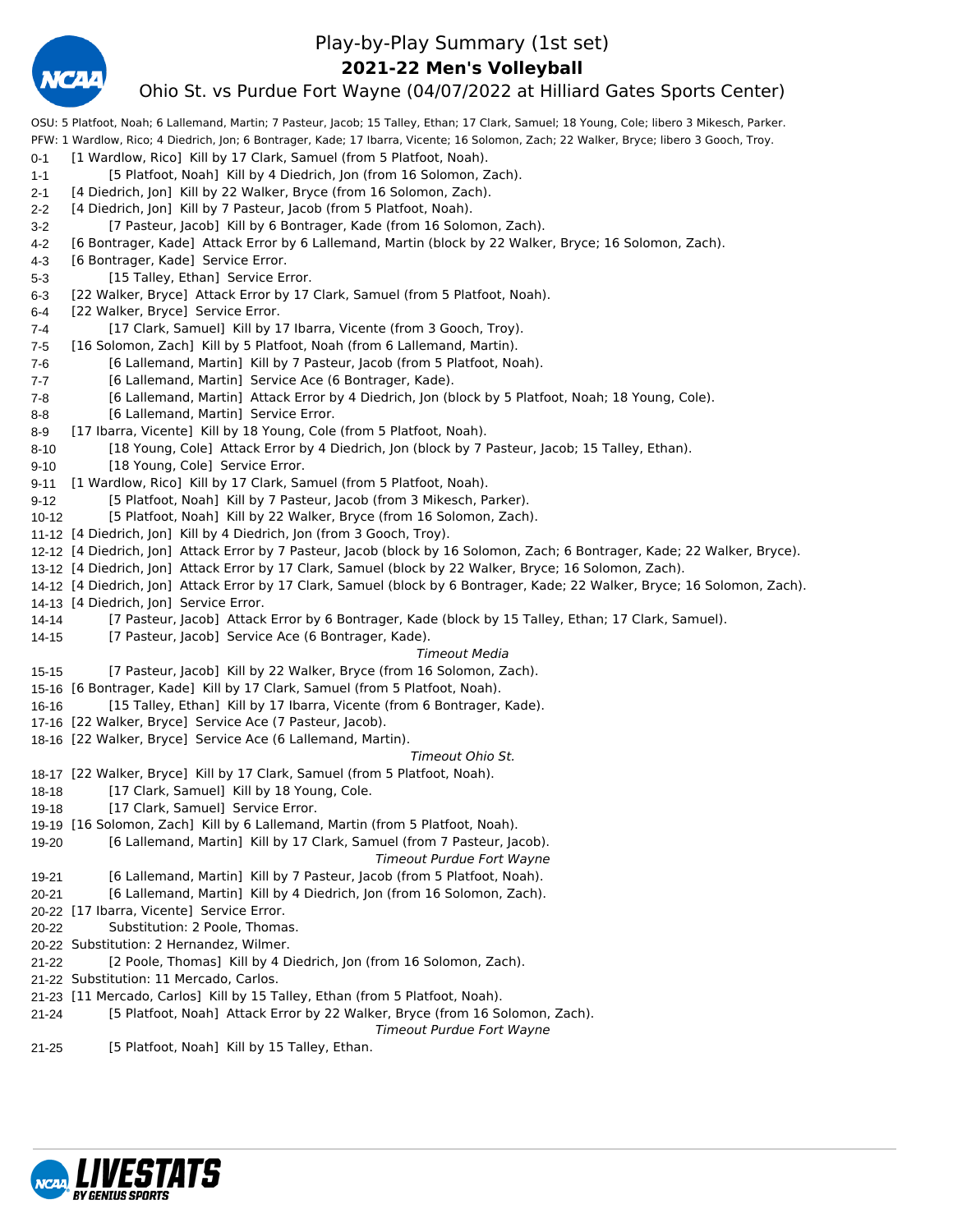

### Match Report - Set 1 **2021-22 Men's Volleyball** Ohio St. vs Purdue Fort Wayne (04/07/2022 at Hilliard Gates Sports Center)

|                                                      |               |              |                |                | Attack         |          |                   |              | Set            |                   |                |              | Serve          |       |                | Reception      |                          |                |           | <b>Block</b>   |              |                          |      |
|------------------------------------------------------|---------------|--------------|----------------|----------------|----------------|----------|-------------------|--------------|----------------|-------------------|----------------|--------------|----------------|-------|----------------|----------------|--------------------------|----------------|-----------|----------------|--------------|--------------------------|------|
| ## Ohio St.                                          | 1 2 3 4 5     | S            | K              |                | E TA           |          | Pct Ast Err TA    |              |                |                   |                | Pct SA SE TA |                | Pct   | $\mathbf{0}$   | <b>RE</b>      |                          | $Pct$ Dig      |           |                | BS BA BE     | <b>BHE</b>               | Pts  |
| 2 Poole, Thomas                                      | $\Box$        | 1            |                |                |                | .000     |                   |              |                | .000              |                |              | 1              | 1.000 |                |                | .000                     |                |           |                |              |                          | 0.0  |
| 3 Mikesch, Parker                                    | L             |              |                |                |                | .000     | 1                 |              | $\overline{2}$ | .500              |                |              |                | .000  | $\overline{4}$ |                | 1.000                    | $\mathbf{1}$   |           |                |              |                          | 0.0  |
| 5 Platfoot, Noah                                     | ■             | 1            | 1              |                | 1              | 1.000    | 10                |              | 25             | .400              |                |              | 5              | 1.000 |                |                | .000                     | 4              |           | 1              |              |                          | 1.5  |
| 6 Lallemand, Martin                                  | п             | $\mathbf{1}$ | $\mathbf{1}$   | 1              | 6              | .000     | 1                 |              | $\mathbf{1}$   | 1.000             | 1              | 1            | $\overline{7}$ | .857  | 3              | $\mathbf{1}$   | .750                     | 3              |           |                |              |                          | 2.0  |
| 7 Pasteur, Jacob                                     | п             | $\mathbf 1$  | 4              | 1              | 8              | .375     | 1                 |              | 1              | 1.000             | 1              |              | 4              | 1.000 | 9              | 1              | .900                     | 3              |           | 1              |              |                          | 5.5  |
| 15 Talley, Ethan                                     |               | $\mathbf{1}$ | $\overline{2}$ |                | 3              | .667     |                   |              |                | .000              |                | $\mathbf{1}$ | $\overline{2}$ | .500  |                |                | .000                     | $\mathbf{1}$   |           | $\overline{2}$ |              |                          | 3.0  |
| 17 Clark, Samuel                                     | ■             | 1            | 5              | 3              | 10             | .200     |                   |              |                | .000              |                | 1            | 3              | .667  |                |                | .000                     | $\overline{2}$ |           | 1              |              |                          | 5.5  |
| 18 Young, Cole                                       | п             | $\mathbf{1}$ | $\overline{2}$ |                | $\overline{2}$ | 1.000    |                   |              |                | .000              |                | $\mathbf{1}$ | 2              | .500  |                |                | .000                     |                |           | $\mathbf{1}$   |              |                          | 2.5  |
| <b>TEAM</b>                                          |               |              |                |                |                | .000     |                   |              | $\sim$         | .000              | $\cdot$        |              | $\blacksquare$ | .000  | $\epsilon$     | $\blacksquare$ | .000                     | $\cdot$        | $\bullet$ | $\cdot$        | $\bullet$    | $\cdot$                  | 0.0  |
| <b>Totals</b>                                        |               | 5            | 15             | 5              | 30             | .333  13 |                   |              | 29             | .448              | 2              | 4            | 24             | .833  | 16             | $\overline{2}$ | .889                     | 14             |           | 6              |              |                          | 20.0 |
|                                                      |               |              |                |                |                |          |                   |              |                |                   |                |              |                |       |                |                |                          |                |           |                |              |                          |      |
| <b>Attack By Set</b>                                 |               |              |                |                |                |          |                   |              |                |                   |                |              |                |       |                |                | <b>TOTAL TEAM BLOCKS</b> |                |           |                |              | 3.0                      |      |
| K<br>Pct Sideout<br>Set<br>Ε<br><b>TA</b>            | Pct           |              |                |                |                |          | <b>SET SCORES</b> |              |                |                   |                |              | 1              | 2     |                | 3              | 4                        | 5              |           |                |              | Team records:            |      |
| 15<br>5<br>30<br>$13 - 22$<br>.333<br>1              | 59%           |              |                |                |                |          | Ohio St.          |              |                |                   |                | (3)          | 25             | 20    |                | 26             | 27                       | 15             |           |                | $12-13, 6-7$ |                          |      |
| $\mathbf{1}$<br>21<br>.476<br>14-24<br>2<br>11       | 58%           |              |                |                |                |          |                   |              |                |                   |                |              |                |       |                |                |                          |                |           |                |              |                          |      |
| 3<br>16<br>25<br>.520<br>20-28<br>3                  | 71%           |              |                |                |                |          |                   |              |                | Purdue Fort Wayne |                | (2)          | 21             | 25    |                | 28             | 25                       | 12             |           |                | $15-11, 6-7$ |                          |      |
| $\overline{4}$<br>28<br>18-25<br>17<br>.464<br>4     | 72%           |              |                |                |                |          |                   |              |                |                   |                |              |                |       |                |                |                          |                |           |                |              |                          |      |
| 5<br>$\overline{2}$<br>22<br>$12 - 13$<br>11<br>.409 | 92%           |              |                |                |                |          |                   |              |                |                   |                |              |                |       |                |                |                          |                |           |                |              |                          |      |
|                                                      |               |              |                |                | Attack         |          |                   |              | Set            |                   |                |              | Serve          |       |                | Reception      |                          |                |           | <b>Block</b>   |              |                          |      |
| ## Purdue Fort Wayne                                 | $(1)$ 2 3 4 5 | S            | Κ              | E              | <b>TA</b>      |          | Pct Ast Err TA    |              |                |                   |                | Pct SA SE TA |                | Pct   | $\mathbf 0$    | <b>RE</b>      |                          | $Pct $ Dig     |           |                | BS BA BE     | <b>BHE</b>               | Pts  |
| 1 Wardlow, Rico                                      | ∎             | 1            |                |                | 1              | .000     |                   |              |                | .000              |                |              | 2              | 1.000 |                |                | .000                     |                |           |                |              |                          | 0.0  |
| 2 Hernandez, Wilmer                                  | $\Box$        | $\mathbf{1}$ |                |                |                | .000     |                   |              |                | .000              |                |              |                | .000  | $\mathbf{1}$   |                | 1.000                    |                |           |                |              |                          | 0.0  |
| 3 Gooch, Troy                                        |               | 1            |                |                |                | .000     | 2                 |              | 3              | .667              |                |              |                | .000  | 1              |                | 1.000                    | 3              |           |                |              | $\overline{\phantom{a}}$ | 0.0  |
| 4 Diedrich, Jon                                      | ■             |              | 4              | $\overline{2}$ | 12             | .167     |                   |              |                | .000              |                | 1            | $\overline{7}$ | .857  | $\overline{4}$ |                | 1.000                    | $\mathbf{1}$   |           |                |              | ٠.                       | 4.0  |
| 6 Bontrager, Kade                                    | ▬             | $\mathbf{1}$ | 1              | 1              | $\overline{4}$ | .000     | 1                 |              | $\overline{2}$ | .500              |                |              | 3              | .667  | 8              | $\overline{2}$ | .800                     | 1              |           | $\overline{2}$ |              |                          | 2.0  |
| 11 Mercado, Carlos                                   | $\Box$        | $\mathbf{1}$ |                |                |                | .000     |                   |              |                | .000              |                |              | $\mathbf{1}$   | 1.000 |                |                | .000                     | $\mathbf{1}$   |           |                |              |                          | 0.0  |
| 16 Solomon, Zach                                     | ■             | 1            |                |                | 1              | .000     | 7                 | $\mathbf{r}$ | 24             | .292              |                |              | $\overline{2}$ | 1.000 | 1              |                | 1.000                    | 2              |           | 4              |              |                          | 2.0  |
| 17 Ibarra, Vicente                                   | ▪             | $\mathbf{1}$ | $\overline{2}$ |                | 6              | .333     |                   |              |                | .000              |                | 1            | $\overline{2}$ | .500  | 3              |                | 1.000                    |                |           |                |              |                          | 2.0  |
| 22 Walker, Bryce                                     | п             | $\mathbf 1$  | 3              | 1              | 6              | .333     |                   |              |                | .000              | 2              | 1            | 5              | .800  |                |                | .000                     | 1              |           | 4              |              |                          | 7.0  |
| <b>TEAM</b>                                          |               |              |                |                |                | .000     |                   |              |                | .000              |                |              |                | .000  |                |                | .000                     |                |           |                |              |                          | 0.0  |
| <b>Totals</b>                                        |               | 5            | 10             | 4              | 30             | .200 10  |                   |              | 29             | .345              | $\overline{2}$ | 4            | 22             | .818  | 18             | $\overline{2}$ | .900                     | 9              |           | 10             |              |                          | 17.0 |

### **Attack By Set**

| Set | ĸ   |              |  | E TA Pct Sideout | Pct |
|-----|-----|--------------|--|------------------|-----|
| 1.  | 10. |              |  | 4 30 .200 12-24  | 50% |
| 2.  | 15  |              |  | 4 30 .367 15-21  | 71% |
| 3   | 16. |              |  | 3 25 .520 20-26  | 76% |
| 4   | 16  | 4            |  | 31 .387 18-27    | 66% |
| 5   | 3   | $\mathbf{1}$ |  | 10 .200 11-14    | 78% |

### TOTAL TEAM BLOCKS **5.0**

Site: Fort Wayne (Hilliard Gates Sports Center) Date: 04/07/2022 Attend: 593 Time: 2:31 Referees: Rod Rodriguez, Louis Ventura, Tracy Yeazel, Jeff Horner

|              |      | 2 | $\overline{\mathbf{3}}$ | -4 | Total |
|--------------|------|---|-------------------------|----|-------|
| Tie Scores   | 10 I | 9 | - 16 -                  | -8 | 50    |
| Lead changes | - 6  | 4 |                         |    | 21    |

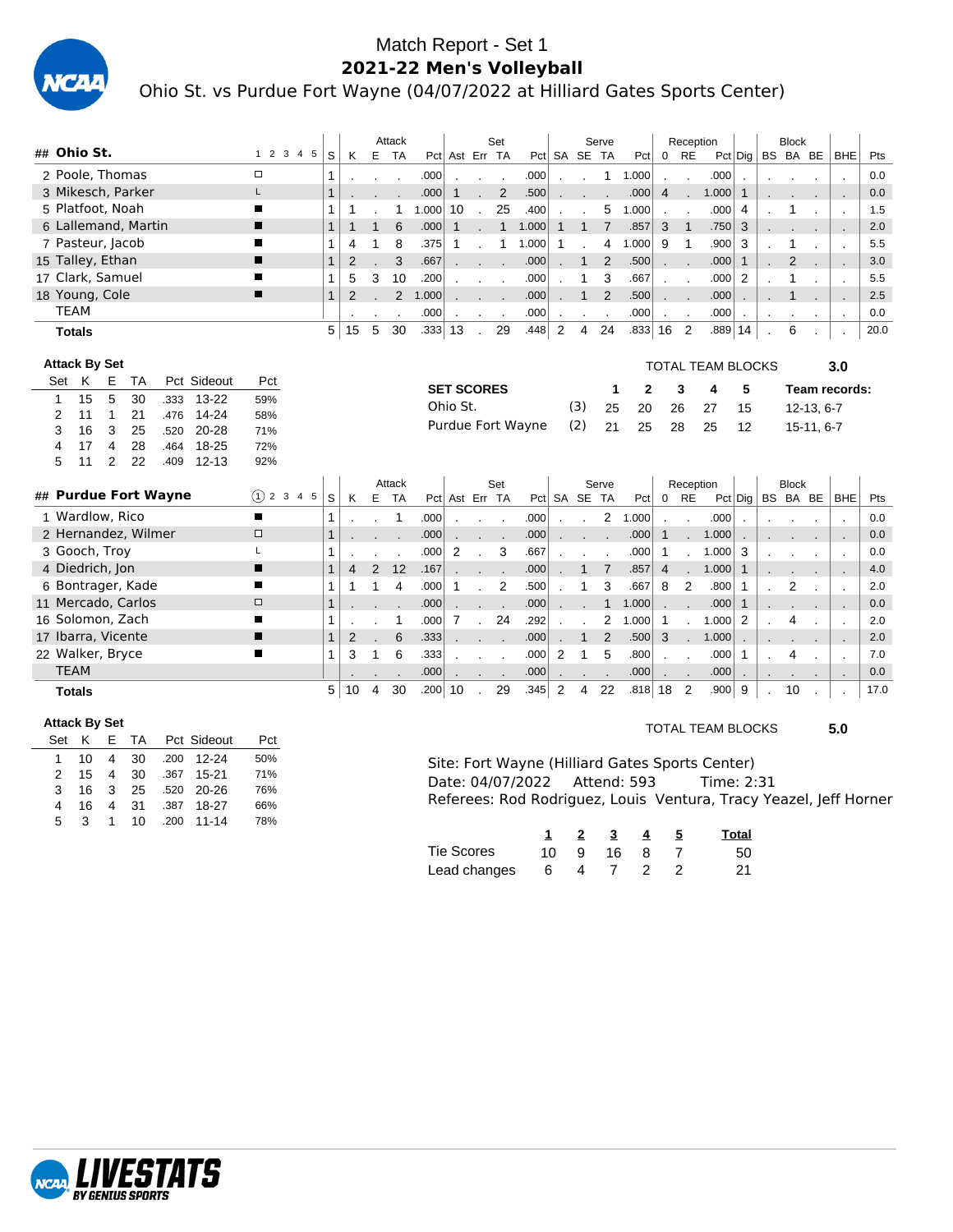

### Play-by-Play Summary (2nd set)

### **2021-22 Men's Volleyball**

### Ohio St. vs Purdue Fort Wayne (04/07/2022 at Hilliard Gates Sports Center)

OSU: 5 Platfoot, Noah; 6 Lallemand, Martin; 7 Pasteur, Jacob; 15 Talley, Ethan; 17 Clark, Samuel; 18 Young, Cole; libero 3 Mikesch, Parker. PFW: 1 Wardlow, Rico; 4 Diedrich, Jon; 6 Bontrager, Kade; 16 Solomon, Zach; 17 Ibarra, Vicente; 22 Walker, Bryce; libero 3 Gooch, Troy. 1-0 [5 Platfoot, Noah] Kill by 4 Diedrich, Jon (from 16 Solomon, Zach). 2-0 [4 Diedrich, Jon] Kill by 22 Walker, Bryce. 2-1 [4 Diedrich, Jon] Service Error. 3-1 [7 Pasteur, Jacob] Kill by 6 Bontrager, Kade (from 16 Solomon, Zach). 3-2 [6 Bontrager, Kade] Kill by 7 Pasteur, Jacob (from 5 Platfoot, Noah). 4-2 [18 Young, Cole] Service Error. 5-2 [22 Walker, Bryce] Service Ace (6 Lallemand, Martin). 6-2 [22 Walker, Bryce] Service Ace (6 Lallemand, Martin). 6-3 [22 Walker, Bryce] Service Error. 7-3 [17 Clark, Samuel] Kill by 1 Wardlow, Rico (from 16 Solomon, Zach). 7-4 [16 Solomon, Zach] Service Error. 8-4 [6 Lallemand, Martin] Kill by 17 Ibarra, Vicente (from 16 Solomon, Zach). 8-5 [17 Ibarra, Vicente] Kill by 7 Pasteur, Jacob (from 5 Platfoot, Noah). 9-5 [15 Talley, Ethan] Kill by 1 Wardlow, Rico (from 16 Solomon, Zach). 9-6 [1 Wardlow, Rico] Kill by 17 Clark, Samuel (from 5 Platfoot, Noah). 9-7 [5 Platfoot, Noah] Kill by 7 Pasteur, Jacob. 10-7 [5 Platfoot, Noah] Kill by 4 Diedrich, Jon (from 16 Solomon, Zach). 10-8 [4 Diedrich, Jon] Kill by 17 Clark, Samuel (from 5 Platfoot, Noah). 10-9 [7 Pasteur, Jacob] Attack Error by 4 Diedrich, Jon (block by 6 Lallemand, Martin; 18 Young, Cole). 10-10 [7 Pasteur, Jacob] Attack Error by 4 Diedrich, Jon (from 3 Gooch, Troy). 10-11 [7 Pasteur, Jacob] Kill by 17 Clark, Samuel (from 5 Platfoot, Noah). *Timeout Purdue Fort Wayne Timeout Media* 11-11 [7 Pasteur, Jacob] Kill by 6 Bontrager, Kade (from 16 Solomon, Zach). 11-12 [6 Bontrager, Kade] Kill by 7 Pasteur, Jacob (from 5 Platfoot, Noah). 12-12 [18 Young, Cole] Service Error. 13-12 [22 Walker, Bryce] Service Ace (3 Mikesch, Parker). 13-13 [22 Walker, Bryce] Kill by 17 Clark, Samuel (from 5 Platfoot, Noah). 14-13 [17 Clark, Samuel] Kill by 1 Wardlow, Rico (from 16 Solomon, Zach). 14-14 [16 Solomon, Zach] Service Error. 14-15 [6 Lallemand, Martin] Attack Error by 17 Ibarra, Vicente (from 16 Solomon, Zach). 15-15 [6 Lallemand, Martin] Kill by 4 Diedrich, Jon (from 16 Solomon, Zach). 15-16 [17 Ibarra, Vicente] Kill by 5 Platfoot, Noah (from 3 Mikesch, Parker). 16-16 [15 Talley, Ethan] Service Error. 16-17 [1 Wardlow, Rico] Kill by 7 Pasteur, Jacob (from 5 Platfoot, Noah). 17-17 [5 Platfoot, Noah] Kill by 4 Diedrich, Jon (from 16 Solomon, Zach). 17-18 [4 Diedrich, Jon] Service Error. 17-19 [7 Pasteur, Jacob] Attack Error by 6 Bontrager, Kade (from 16 Solomon, Zach). 18-19 [7 Pasteur, Jacob] Service Error. 18-19 Substitution: 11 Mercado, Carlos. 19-19 [11 Mercado, Carlos] Kill by 17 Ibarra, Vicente (from 16 Solomon, Zach). 20-19 [11 Mercado, Carlos] Kill by 4 Diedrich, Jon (from 16 Solomon, Zach). *Timeout Ohio St.* 21-19 [11 Mercado, Carlos] Service Ace (3 Mikesch, Parker). 22-19 [11 Mercado, Carlos] Bad Set by 5 Platfoot, Noah. 22-19 Substitution: 9 Lentin, Luke. 23-19 [11 Mercado, Carlos] Kill by 22 Walker, Bryce (from 16 Solomon, Zach). *Timeout Ohio St.* 24-19 [11 Mercado, Carlos] Attack Error by 6 Lallemand, Martin (from 9 Lentin, Luke). 24-20 [11 Mercado, Carlos] Kill by 17 Clark, Samuel (from 9 Lentin, Luke). 24-20 Substitution: 2 Poole, Thomas. 25-20 [2 Poole, Thomas] Kill by 17 Ibarra, Vicente (from 16 Solomon, Zach).

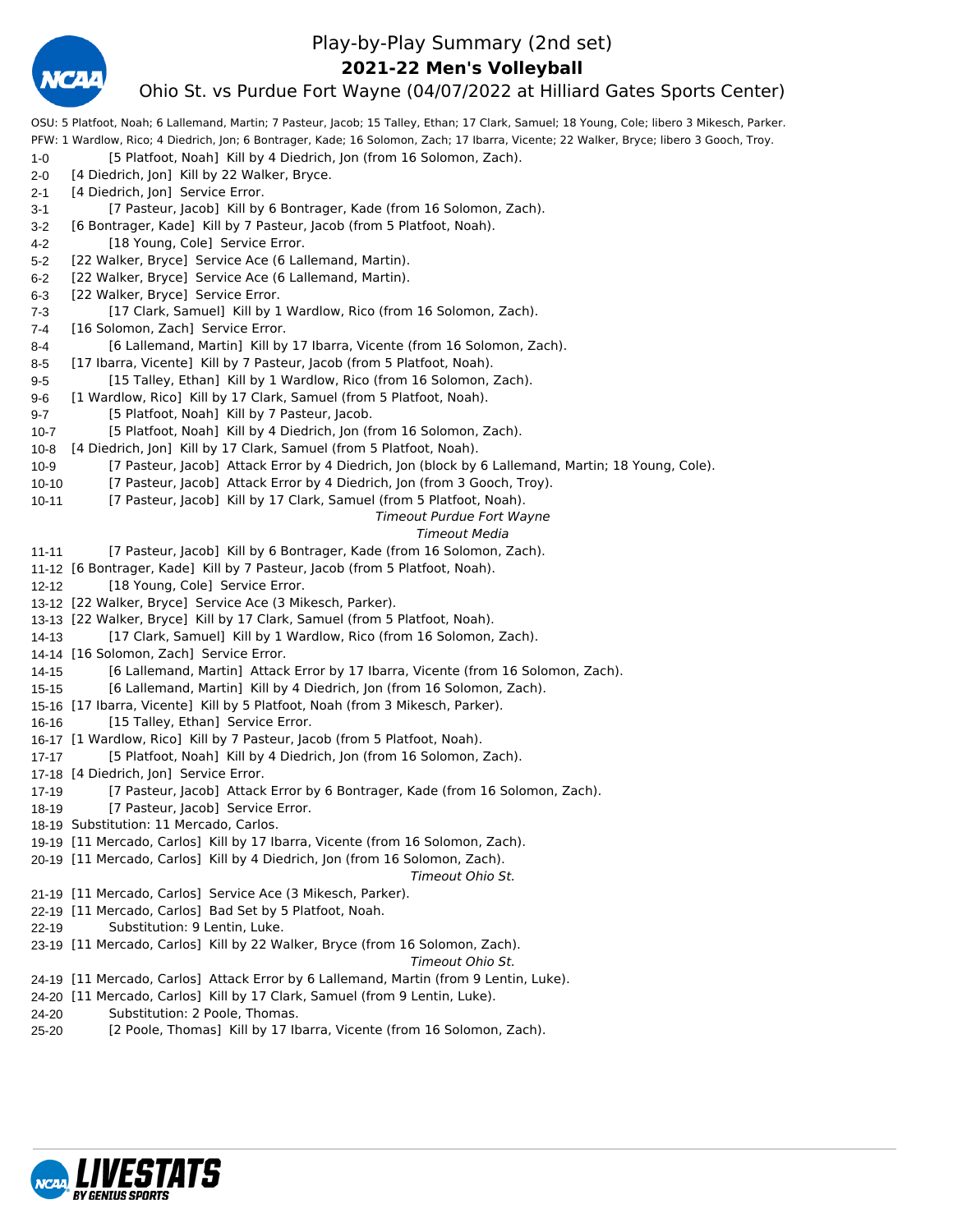

### Match Report - Set 2 **2021-22 Men's Volleyball** Ohio St. vs Purdue Fort Wayne (04/07/2022 at Hilliard Gates Sports Center)

|               |                      |   |                     |      |             |         |              |    | Attack  |         |                   |                             | Set            |                   |                            |                           | Serve        |              |                                                             | Reception                |                   |                 | <b>Block</b>  |              |                |      |
|---------------|----------------------|---|---------------------|------|-------------|---------|--------------|----|---------|---------|-------------------|-----------------------------|----------------|-------------------|----------------------------|---------------------------|--------------|--------------|-------------------------------------------------------------|--------------------------|-------------------|-----------------|---------------|--------------|----------------|------|
|               | ## Ohio St.          |   |                     |      |             | 1(2)345 | S            | K  | E TA    |         | Pct Ast Err TA    |                             |                |                   |                            |                           | Pct SA SE TA | Pct          |                                                             | $0$ RE                   |                   | $Pct  $ Dig $ $ | BS BA BE      |              | <b>BHE</b>     | Pts  |
|               |                      |   | 2 Poole, Thomas     |      |             | $\Box$  |              |    |         | .000    |                   |                             | -1             | .000              |                            |                           | $\mathbf{1}$ | 1.000        | $\mathcal{L}^{\mathcal{L}}$ and $\mathcal{L}^{\mathcal{L}}$ |                          | .000              |                 |               |              | $\cdot$        | 0.0  |
|               |                      |   | 3 Mikesch, Parker   |      |             |         |              |    |         | .000    | 1                 | $\mathcal{L}^{\mathcal{L}}$ | $\overline{2}$ | .500              |                            | $\mathbf{r} = \mathbf{r}$ | œ            | .000         | 13 <sup>2</sup>                                             |                          | .867              | $\overline{2}$  |               |              | $\mathbf{r}$   | 0.0  |
|               | 5 Platfoot, Noah     |   |                     |      |             | п       |              |    | 1       | 1.000   | 8                 | $\overline{1}$              | 13             | .615              |                            | $\sim$ $\sim$             |              | 4 1.000      | $\mathbf{r}$                                                | $\overline{\phantom{a}}$ | .000              | 2               |               |              | $\cdot$        | 1.0  |
|               |                      |   | 6 Lallemand, Martin |      |             | ▪       | $\mathbf{1}$ |    | 3       | $-.333$ |                   |                             |                | .000              |                            |                           | 3            | 1.000        | 1                                                           | 2                        | .333              |                 |               |              | $\sim$         | 0.5  |
|               |                      |   | 7 Pasteur, Jacob    |      |             |         |              | 5  | 5       | 1.000   |                   |                             |                | .000              |                            |                           |              | .857         | 1                                                           | $\cdot$                  | 1.000             |                 |               |              | $\blacksquare$ | 5.0  |
|               | 9 Lentin, Luke       |   |                     |      |             | $\Box$  |              |    |         | .000    | 1                 | $\sim$                      | $\overline{4}$ | .250              |                            |                           |              | .000         | $\mathcal{L}^{\text{max}}$ .                                |                          | .000              | $\overline{1}$  | $\sim$ $\sim$ |              | $\sim$         | 0.0  |
|               | 15 Talley, Ethan     |   |                     |      |             |         |              |    | $\cdot$ | .000    |                   |                             | $\sim$ $\sim$  | .000              | $\mathbf{r}$               |                           | 2            | .500         |                                                             | $\overline{\phantom{a}}$ | .000              | $\cdot$         |               |              | $\sim$         | 0.0  |
|               | 17 Clark, Samuel     |   |                     |      |             | п       |              | 5  | 11      | .455    |                   |                             | $\mathbf{r}$   | .000              |                            |                           | 2            | 1.000        | $\mathcal{L}^{\text{max}}$ .                                |                          | .000              | $\mathbf{1}$    |               |              | $\sim$         | 5.0  |
|               | 18 Young, Cole       |   |                     |      |             |         |              |    |         | .000    |                   | $\mathbf{r}$                | $\sim$         | .000              | $\sim$                     | $\overline{2}$            | 2            | .000         | $\mathbf{r}$                                                | $\cdot$                  | .000              | $\cdot$         |               |              | $\cdot$        | 0.5  |
| <b>TEAM</b>   |                      |   |                     |      |             |         |              |    |         | .000    |                   |                             |                | .000              | $\mathcal{L}^{\text{max}}$ |                           |              | .000         | $\mathcal{L}^{\text{max}}$ .                                |                          | .000              | $\cdot$         |               |              | $\sim$         | 0.0  |
| <b>Totals</b> |                      |   |                     |      |             |         | 5            | 11 | 21      | .476    | 10                | $\mathbf{1}$                | 21             | .476              |                            | $\overline{4}$            | 21           | $.810 $ 15   |                                                             | $\overline{4}$           | .789              | $\overline{7}$  | 2             |              |                | 12.0 |
|               |                      |   |                     |      |             |         |              |    |         |         |                   |                             |                |                   |                            |                           |              |              |                                                             |                          |                   |                 |               |              |                |      |
|               | <b>Attack By Set</b> |   |                     |      |             |         |              |    |         |         |                   |                             |                |                   |                            |                           |              |              |                                                             |                          | TOTAL TEAM BLOCKS |                 |               |              | 1.0            |      |
| Set K         |                      | E | TA                  |      | Pct Sideout | Pct     |              |    |         |         | <b>SET SCORES</b> |                             |                |                   |                            |                           | 1            | $\mathbf{2}$ |                                                             | 3                        | 4                 | 5               |               |              | Team records:  |      |
| 1             | 15                   | 5 | 30                  | .333 | $13 - 22$   | 59%     |              |    |         |         | Ohio St.          |                             |                |                   |                            | (3)                       | 25           | 20           | 26                                                          |                          | 27                | 15              |               |              |                |      |
| 2             | 11                   | 1 | 21                  | .476 | $14 - 24$   | 58%     |              |    |         |         |                   |                             |                |                   |                            |                           |              |              |                                                             |                          |                   |                 |               | $12-13, 6-7$ |                |      |
| 3             | 16                   | 3 | 25                  | .520 | 20-28       | 71%     |              |    |         |         |                   |                             |                | Purdue Fort Wayne |                            | (2)                       | 21           | 25           | 28                                                          |                          | 25                | 12              |               | 15-11, 6-7   |                |      |
| 4             | 17                   | 4 | 28                  | .464 | 18-25       | 72%     |              |    |         |         |                   |                             |                |                   |                            |                           |              |              |                                                             |                          |                   |                 |               |              |                |      |
| 5             | 11                   | 2 | 22                  | .409 | $12 - 13$   | 92%     |              |    |         |         |                   |                             |                |                   |                            |                           |              |              |                                                             |                          |                   |                 |               |              |                |      |

|                      |               |    |    |   | Attack         |      |                | Set |      |        |                | Serve         |       |    | Reception    |       |                 |              | <b>Block</b> |            |      |
|----------------------|---------------|----|----|---|----------------|------|----------------|-----|------|--------|----------------|---------------|-------|----|--------------|-------|-----------------|--------------|--------------|------------|------|
| ## Purdue Fort Wayne | $(1)$ 2 3 4 5 | S  | K. | Е | TA             |      | Pct Ast Err TA |     |      | Pct SA | SE TA          |               | Pct   | 0  | RE           |       | $Pct  $ Dig $ $ |              | BS BA BE     | <b>BHE</b> | Pts  |
| 1 Wardlow, Rico      | п             |    |    |   | 3              | .000 |                |     | .000 |        |                | 2             | .000  |    |              | .000  |                 |              |              |            | 3.0  |
| 3 Gooch, Troy        |               |    |    |   |                | .000 |                |     | .000 |        |                |               | .000  | 3  |              | 1.000 | 5               |              |              |            | 0.0  |
| 4 Diedrich, Jon      |               |    | 5  |   | 8              | .375 |                |     | .000 |        | 2              | 4             | .500  | 2  |              | 1.000 |                 |              |              |            | 5.0  |
| 6 Bontrager, Kade    | ш             |    |    |   |                | .143 |                |     | .000 |        |                | 2             | 1.000 | 10 |              | 1.000 |                 |              |              |            | 2.0  |
| 11 Mercado, Carlos   | □             |    |    |   |                | .000 |                |     | .000 |        |                |               | .000  |    |              | 1.000 |                 |              |              |            | 1.0  |
| 16 Solomon, Zach     |               |    |    |   |                | .000 | 14             | 26  | .538 |        | $\overline{2}$ | $\mathcal{P}$ | .000  |    |              | .000  |                 |              |              |            | 0.0  |
| 17 Ibarra, Vicente   | п             |    |    |   | 6              | .333 |                |     | .000 |        |                | $\mathcal{P}$ | .000  |    |              | 1.000 |                 |              |              |            | 3.0  |
| 22 Walker, Bryce     | п             |    |    |   | 5 <sup>5</sup> | .400 |                |     | .000 | 3      |                | 5             | .800  |    | $\mathbf{r}$ | .000  |                 | $\mathbf{r}$ |              |            | 5.0  |
| <b>TEAM</b>          |               |    |    |   |                | .000 |                |     | .000 |        |                |               | .000  |    |              | .000  |                 |              |              |            | 0.0  |
| <b>Totals</b>        |               | 5. | 15 | 4 | 30             | .367 | 14             | 29  | .483 | 4      | 5              | 24            | .792  | 17 |              | 1.000 | 8               |              |              |            | 19.0 |

### **Attack By Set**

| Set           | ĸ. |                         |      | E TA Pct Sideout | Pct |
|---------------|----|-------------------------|------|------------------|-----|
|               | 10 |                         |      | 4 30 .200 12-24  | 50% |
| $\mathcal{P}$ | 15 |                         | 4 30 | .367 15-21       | 71% |
| 3             | 16 | $\overline{\mathbf{3}}$ |      | 25 .520 20-26    | 76% |
| 4             | 16 | $\overline{4}$          |      | 31 .387 18-27    | 66% |
| 5             | 3  | 1                       | 10   | .200 11-14       | 78% |

### TOTAL TEAM BLOCKS **0.0**

| Site: Fort Wayne (Hilliard Gates Sports Center) |                                                                   |  |
|-------------------------------------------------|-------------------------------------------------------------------|--|
| Date: 04/07/2022    Attend: 593    Ime: 2:31    |                                                                   |  |
|                                                 | Referees: Rod Rodriguez, Louis Ventura, Tracy Yeazel, Jeff Horner |  |

|              |       | - 2 | $\overline{\mathbf{3}}$ | -4  | Total |
|--------------|-------|-----|-------------------------|-----|-------|
| Tie Scores   | 1∩ _  |     | 916                     | - 8 | 50    |
| Lead changes | - 6 - |     | 4 7 2                   |     | 21    |

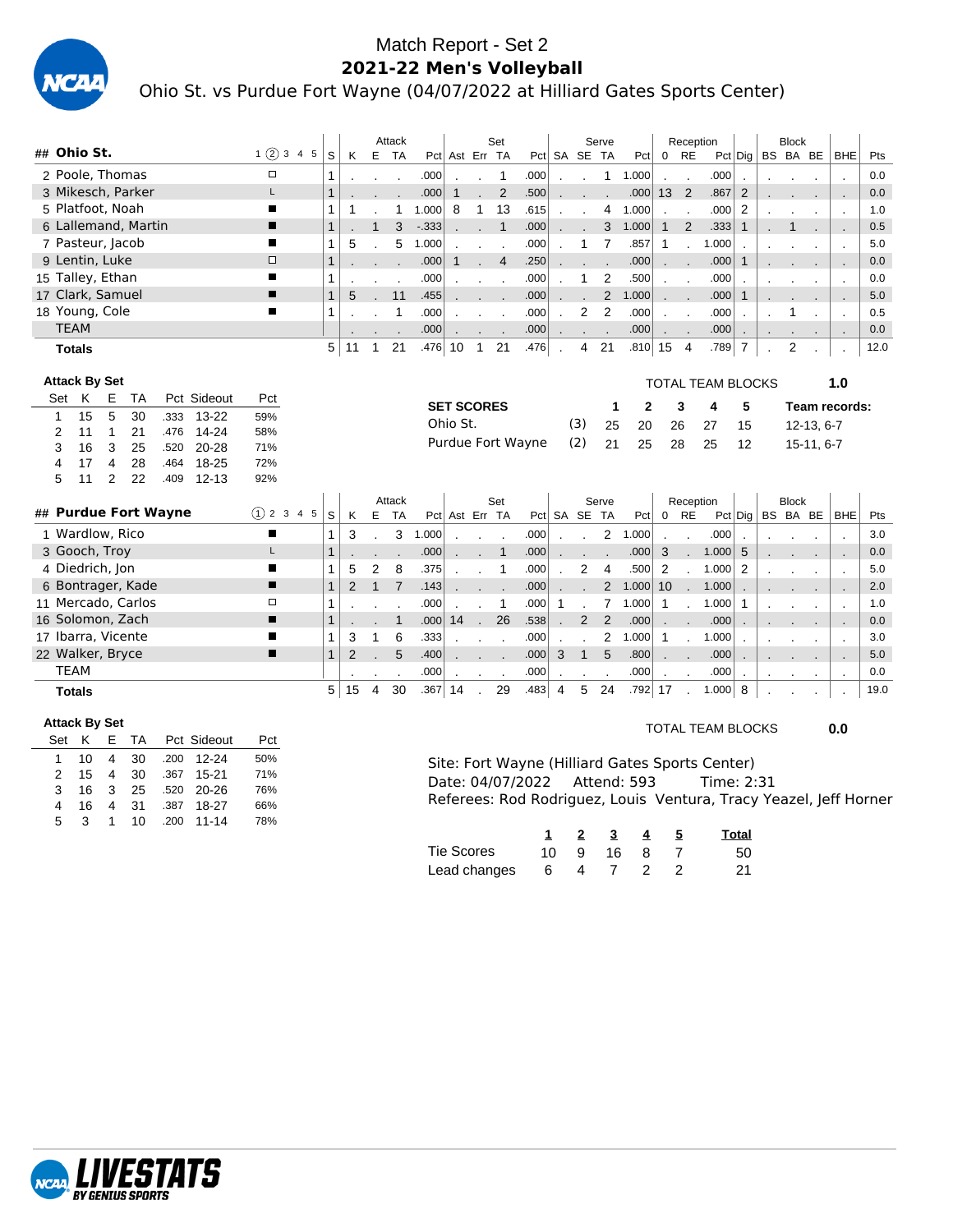

### Play-by-Play Summary (3rd set)

**2021-22 Men's Volleyball**

### Ohio St. vs Purdue Fort Wayne (04/07/2022 at Hilliard Gates Sports Center)

OSU: 5 Platfoot, Noah; 6 Lallemand, Martin; 7 Pasteur, Jacob; 15 Talley, Ethan; 17 Clark, Samuel; 18 Young, Cole; libero 3 Mikesch, Parker. PFW: 1 Wardlow, Rico; 4 Diedrich, Jon; 6 Bontrager, Kade; 16 Solomon, Zach; 17 Ibarra, Vicente; 22 Walker, Bryce; libero 3 Gooch, Troy. 0-1 [17 Ibarra, Vicente] Kill by 18 Young, Cole (from 5 Platfoot, Noah). 1-1 [5 Platfoot, Noah] Kill by 4 Diedrich, Jon (from 16 Solomon, Zach). 2-1 [1 Wardlow, Rico] Attack Error by 18 Young, Cole (from 5 Platfoot, Noah). 2-2 [1 Wardlow, Rico] Service Error. 3-2 [7 Pasteur, Jacob] Kill by 4 Diedrich, Jon (from 16 Solomon, Zach). 3-3 [4 Diedrich, Jon] Kill by 17 Clark, Samuel (from 5 Platfoot, Noah). 3-4 [18 Young, Cole] Attack Error by 22 Walker, Bryce (from 16 Solomon, Zach). 4-4 [18 Young, Cole] Kill by 22 Walker, Bryce (from 16 Solomon, Zach). 4-5 [6 Bontrager, Kade] Kill by 17 Clark, Samuel (from 3 Mikesch, Parker). 5-5 [17 Clark, Samuel] Kill by 22 Walker, Bryce. 5-6 [22 Walker, Bryce] Kill by 6 Lallemand, Martin (from 5 Platfoot, Noah). 6-6 [6 Lallemand, Martin] Kill by 17 Ibarra, Vicente (from 3 Gooch, Troy). 7-6 [16 Solomon, Zach] Attack Error by 7 Pasteur, Jacob (from 5 Platfoot, Noah). 7-7 [16 Solomon, Zach] Service Error. 8-7 [15 Talley, Ethan] Service Error. 8-8 [17 Ibarra, Vicente] Service Error. 8-9 [5 Platfoot, Noah] Attack Error by 4 Diedrich, Jon (block by 7 Pasteur, Jacob). 9-9 [5 Platfoot, Noah] Kill by 1 Wardlow, Rico (from 16 Solomon, Zach). 10-9 [1 Wardlow, Rico] Attack Error by 7 Pasteur, Jacob (block by 4 Diedrich, Jon; 22 Walker, Bryce). *Timeout Ohio St. Timeout Media* 10-10 [1 Wardlow, Rico] Kill by 18 Young, Cole (from 5 Platfoot, Noah). 11-10 [7 Pasteur, Jacob] Kill by 22 Walker, Bryce (from 16 Solomon, Zach). 11-11 [4 Diedrich, Jon] Kill by 6 Lallemand, Martin (from 17 Clark, Samuel). 11-12 [18 Young, Cole] Service Ace (6 Bontrager, Kade). 12-12 [18 Young, Cole] Service Error. 12-13 [6 Bontrager, Kade] Kill by 17 Clark, Samuel (from 5 Platfoot, Noah). 12-14 [17 Clark, Samuel] Attack Error by 17 Ibarra, Vicente (block by 5 Platfoot, Noah; 6 Lallemand, Martin; 15 Talley, Ethan). 13-14 [17 Clark, Samuel] Kill by 17 Ibarra, Vicente (from 16 Solomon, Zach). 13-15 [22 Walker, Bryce] Kill by 6 Lallemand, Martin (from 5 Platfoot, Noah). 14-15 [6 Lallemand, Martin] Service Error. 14-16 [16 Solomon, Zach] Service Error. 15-16 [15 Talley, Ethan] Service Error. 15-17 [17 Ibarra, Vicente] Kill by 5 Platfoot, Noah (from 7 Pasteur, Jacob). 16-17 [5 Platfoot, Noah] Kill by 6 Bontrager, Kade (from 16 Solomon, Zach). 16-17 Substitution: 14 Glab, KJ. 16-18 [14 Glab, KJ] Kill by 17 Clark, Samuel (from 5 Platfoot, Noah). 17-18 [7 Pasteur, Jacob] Kill by 4 Diedrich, Jon (from 16 Solomon, Zach). 17-19 [4 Diedrich, Jon] Service Error. 17-19 Substitution: 2 Poole, Thomas. 18-19 [2 Poole, Thomas] Kill by 6 Bontrager, Kade (from 16 Solomon, Zach). 18-19 Substitution: 11 Mercado, Carlos. 18-20 [11 Mercado, Carlos] Service Error. 18-21 [17 Clark, Samuel] Kill by 6 Lallemand, Martin (from 5 Platfoot, Noah). 18-22 [17 Clark, Samuel] Kill by 15 Talley, Ethan (from 5 Platfoot, Noah). *Timeout Purdue Fort Wayne* 19-22 [17 Clark, Samuel] Service Error. 19-23 [22 Walker, Bryce] Kill by 6 Lallemand, Martin (from 5 Platfoot, Noah). 20-23 [6 Lallemand, Martin] Kill by 4 Diedrich, Jon (from 16 Solomon, Zach). 21-23 [16 Solomon, Zach] Kill by 1 Wardlow, Rico. *Timeout Ohio St.* 22-23 [16 Solomon, Zach] Service Ace (6 Lallemand, Martin). Unsuccessful Challenge by Ohio St., score confirmed. 23-23 [16 Solomon, Zach] Service Ace (3 Mikesch, Parker). Successful Challenge by Purdue Fort Wayne, score reversed. *[COACH] Yellow Card Purdue Fort Wayne* 24-23 [16 Solomon, Zach] Kill by 17 Ibarra, Vicente (from 16 Solomon, Zach). 24-24 [16 Solomon, Zach] Kill by 15 Talley, Ethan (from 5 Platfoot, Noah).

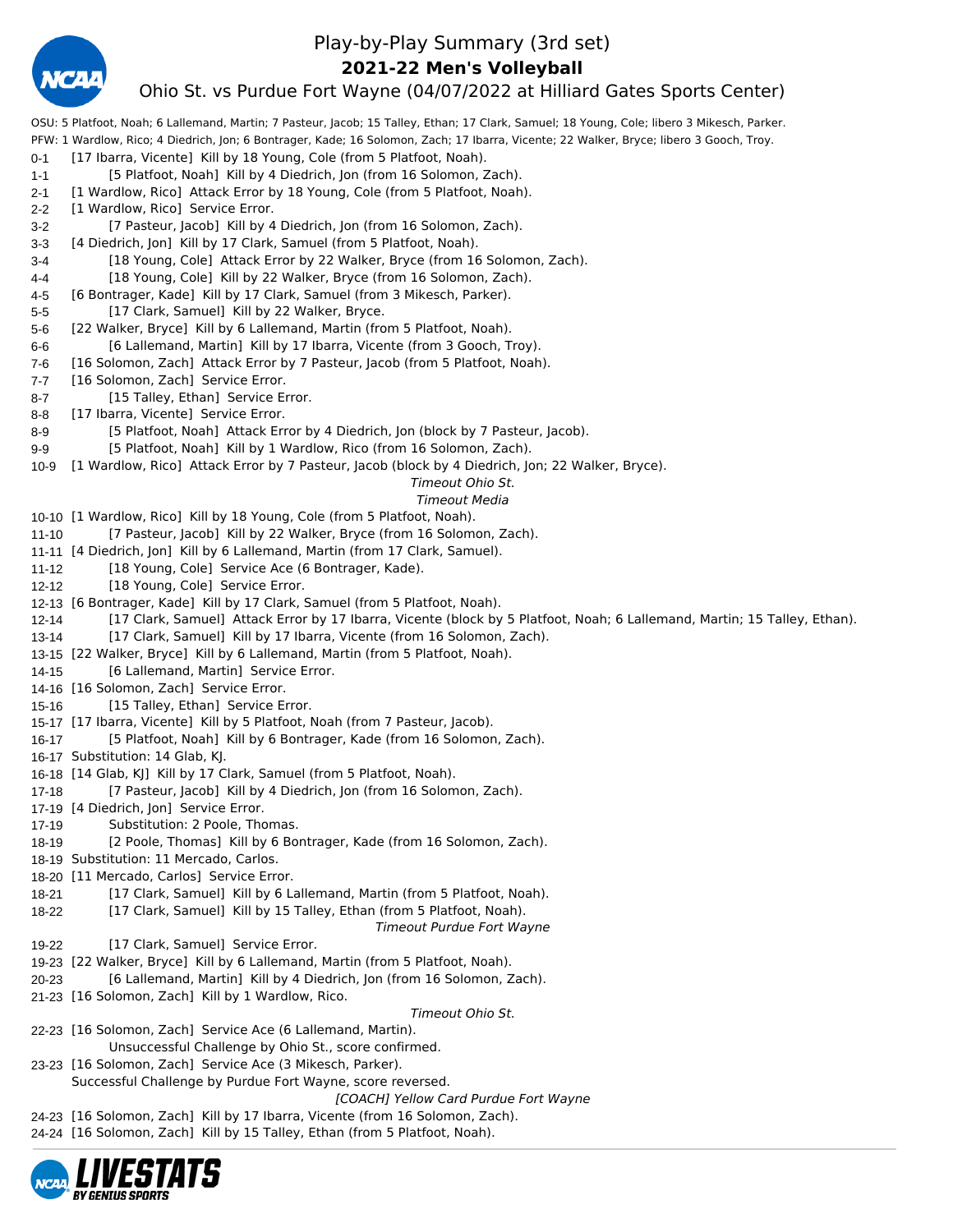

### Play-by-Play Summary (3rd set) **2021-22 Men's Volleyball**

Ohio St. vs Purdue Fort Wayne (04/07/2022 at Hilliard Gates Sports Center)

- 24-24 Substitution: 14 Teune, Kyle.
- 25-24 [14 Teune, Kyle] Kill by 4 Diedrich, Jon (from 16 Solomon, Zach).
- 25-25 [17 Ibarra, Vicente] Kill by 7 Pasteur, Jacob (from 5 Platfoot, Noah).
- 26-25 [5 Platfoot, Noah] Kill by 4 Diedrich, Jon (from 16 Solomon, Zach).
- 26-25 Substitution: 2 Hernandez, Wilmer.
- 26-26 [1 Wardlow, Rico] Kill by 17 Clark, Samuel (from 5 Platfoot, Noah).
- 27-26 [7 Pasteur, Jacob] Service Error.
- 28-26 [4 Diedrich, Jon] Service Ace (6 Lallemand, Martin).

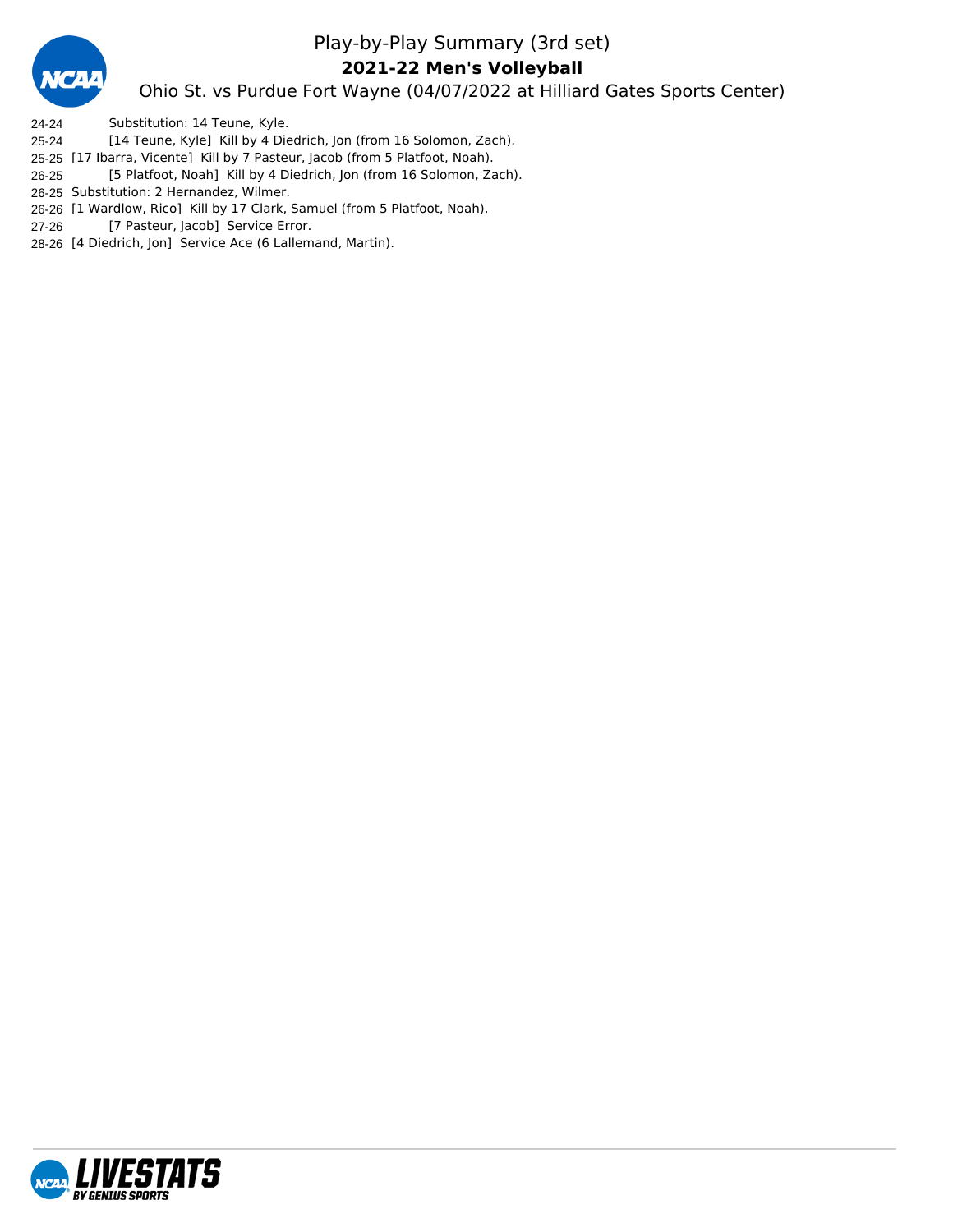

### Match Report - Set 3 **2021-22 Men's Volleyball** Ohio St. vs Purdue Fort Wayne (04/07/2022 at Hilliard Gates Sports Center)

|                  |             |                      |                   |                     |                      |                        |            |               |              |                |                | Attack         |        |                   |                | Set            |                   |                |                | Serve          |       |             | Reception                  |                          |                |         | <b>Block</b> |            |                          |        |
|------------------|-------------|----------------------|-------------------|---------------------|----------------------|------------------------|------------|---------------|--------------|----------------|----------------|----------------|--------|-------------------|----------------|----------------|-------------------|----------------|----------------|----------------|-------|-------------|----------------------------|--------------------------|----------------|---------|--------------|------------|--------------------------|--------|
| ## Ohio St.      |             |                      |                   |                     |                      |                        |            | 1(2)345       | S            | ĸ              | E              | <b>TA</b>      |        | Pct Ast Err TA    |                |                |                   |                | Pct SA SE TA   |                | Pct   |             | $0$ RE                     |                          | $Pct$ Dig      |         | BS BA BE     |            | <b>BHE</b>               | Pts    |
|                  |             |                      |                   | 2 Poole, Thomas     |                      |                        |            | $\Box$        | 1            |                |                |                | .000   |                   |                |                | .000              |                |                | 1.             | 1.000 |             |                            | .000                     |                |         |              |            | $\overline{\phantom{a}}$ | 0.0    |
|                  |             |                      |                   | 3 Mikesch, Parker   |                      |                        |            | L             | $\mathbf{1}$ |                |                |                | .000   | $\mathbf{1}$      |                | 2              | .500              |                |                |                | .000  | 5           | $\mathbf{1}$               | .833                     |                |         |              |            | $\overline{\phantom{a}}$ | 0.0    |
|                  |             | 5 Platfoot, Noah     |                   |                     |                      |                        |            | ■             | 1            | 1              |                | 1              | 1.000  | 13                | $\mathbf{r}$   | 21             | .619              |                |                | 5              | 1.000 |             |                            | .000                     | $\mathbf 1$    |         | 1            |            | $\cdot$                  | 1.5    |
|                  |             |                      |                   | 6 Lallemand, Martin |                      |                        |            | ▬             | $\mathbf{1}$ | 5              |                | 6              | .833   |                   |                |                | .000              |                | 1              | 3              | .667  | 6           | 2                          | .750                     | 3              |         | 1            |            |                          | 5.5    |
|                  |             | 7 Pasteur, Jacob     |                   |                     |                      |                        |            | П             | $\mathbf{1}$ | $\mathbf{1}$   | $\overline{2}$ | 5              | $-200$ | 1                 |                | 1              | 1.000             |                | 1              | $\overline{4}$ | .750  | 7           |                            | 1.000                    |                | 1       |              |            | $\cdot$                  | 2.0    |
|                  |             | 14 Teune, Kyle       |                   |                     |                      |                        |            | $\Box$        | $\mathbf{1}$ |                |                |                | .000   |                   |                |                | .000              |                |                | $\mathbf{1}$   | 1.000 |             |                            | .000                     |                |         |              |            |                          | 0.0    |
|                  |             | 15 Talley, Ethan     |                   |                     |                      |                        |            | ■             | $\mathbf{1}$ | $\overline{2}$ |                | 2              | 1.000  |                   |                |                | .000              |                | 2              | $\overline{2}$ | .000  | 1           |                            | 1.000                    | $\cdot$        |         |              |            |                          | 2.5    |
| 17 Clark, Samuel |             |                      |                   |                     |                      |                        |            | ■             | $\mathbf{1}$ | 5              |                | $\overline{7}$ | .714   |                   |                | $\mathbf{1}$   | 1.000             |                | $\mathbf{1}$   | 6              | .833  |             |                            | .000                     | $\mathbf{1}$   |         |              |            |                          | 5.0    |
|                  |             | 18 Young, Cole       |                   |                     |                      |                        |            | ■             | 1            | 2              | 1              | 4              | .250   |                   |                |                | .000              | 1              | 1              | 4              | .750  |             |                            | .000                     |                |         |              |            |                          | 3.0    |
|                  | <b>TEAM</b> |                      |                   |                     |                      |                        |            |               |              |                |                |                |        |                   |                |                |                   |                |                |                |       |             |                            |                          | $\blacksquare$ |         |              |            | $\blacksquare$           | $\sim$ |
|                  |             | <b>Totals</b>        |                   |                     |                      |                        |            |               | 5            | 16             | 3              | 25             | .520   | 16                |                | 25             | .640              | $\overline{1}$ | 6              | 26             | .769  | 19          | 3                          | .864                     | 5              | 1       | 3            |            |                          | 19.5   |
|                  |             |                      |                   |                     |                      |                        |            |               |              |                |                |                |        |                   |                |                |                   |                |                |                |       |             |                            |                          |                |         |              |            |                          |        |
|                  |             | <b>Attack By Set</b> |                   |                     |                      |                        |            |               |              |                |                |                |        |                   |                |                |                   |                |                |                |       |             |                            | <b>TOTAL TEAM BLOCKS</b> |                |         |              |            | 2.5                      |        |
|                  |             | Set K                | E                 | TA                  |                      | Pct Sideout            | Pct        |               |              |                |                |                |        | <b>SET SCORES</b> |                |                |                   |                |                | $\mathbf 1$    | 2     |             | 3                          | 4                        | 5              |         |              |            | Team records:            |        |
| 1                |             | 15<br>11             | 5<br>$\mathbf{1}$ | 30<br>21            | .333<br>.476         | $13 - 22$<br>$14 - 24$ | 59%<br>58% |               |              |                |                |                |        | Ohio St.          |                |                |                   |                | (3)            | 25             | 20    |             | 26                         | 27                       | 15             |         |              | 12-13, 6-7 |                          |        |
| 2<br>3           |             | 16                   | 3                 | 25                  | .520                 | $20 - 28$              | 71%        |               |              |                |                |                |        |                   |                |                | Purdue Fort Wayne |                | (2)            | 21             | 25    |             | 28                         | 25                       | 12             |         |              | 15-11, 6-7 |                          |        |
| 4                |             | 17                   | 4                 | 28                  | .464                 | 18-25                  | 72%        |               |              |                |                |                |        |                   |                |                |                   |                |                |                |       |             |                            |                          |                |         |              |            |                          |        |
| 5                |             | 11                   | $\overline{2}$    | 22                  | .409                 | $12 - 13$              | 92%        |               |              |                |                |                |        |                   |                |                |                   |                |                |                |       |             |                            |                          |                |         |              |            |                          |        |
|                  |             |                      |                   |                     |                      |                        |            |               |              |                |                | Attack         |        |                   |                | Set            |                   |                |                | Serve          |       |             | Reception                  |                          |                |         | <b>Block</b> |            |                          |        |
|                  |             |                      |                   |                     | ## Purdue Fort Wayne |                        |            | (1) 2 (3) 4 5 | S            | К              | E              | <b>TA</b>      |        | Pct Ast Err TA    |                |                |                   |                | Pct SA SE TA   |                | Pct   | $\mathbf 0$ | <b>RE</b>                  |                          | $Pct$ Dig      |         |              | BS BA BE   | <b>BHE</b>               | Pts    |
|                  |             | 1 Wardlow, Rico      |                   |                     |                      |                        |            | п             | 1            | $\overline{2}$ |                | 2              | 1.000  |                   |                |                | .000              |                | 1              | 5              | .800  | $\mathbf 1$ |                            | 1.000                    |                |         |              |            | $\overline{\phantom{a}}$ | 2.0    |
|                  |             |                      |                   | 2 Hernandez, Wilmer |                      |                        |            | $\Box$        | $\mathbf{1}$ |                |                |                |        |                   |                |                |                   |                |                |                |       |             |                            |                          |                |         |              |            | ٠.                       |        |
|                  |             | 3 Gooch, Troy        |                   |                     |                      |                        |            | L             | 1            |                |                |                | .000   | -1                |                | $\overline{2}$ | .500              |                |                |                | .000  | 3           |                            | 1.000                    | $\mathbf{1}$   |         |              |            |                          | 0.0    |
|                  |             | 4 Diedrich, Jon      |                   |                     |                      |                        |            | ∎             | $\mathbf{1}$ | 6              | $\mathbf{1}$   | 8              | .625   |                   |                | $\mathbf{1}$   | .000              | 1              | 1              | $\overline{4}$ | .750  | 5           |                            | 1.000                    |                |         |              |            |                          | 7.5    |
|                  |             |                      |                   | 6 Bontrager, Kade   |                      |                        |            | П             | 1            | 2              |                | 3              | .667   |                   |                |                | .000              |                |                | 2              | 1.000 | 3           | $\mathbf{1}$               | .750                     |                |         |              |            | $\cdot$                  | 2.0    |
|                  |             |                      |                   | 11 Mercado, Carlos  |                      |                        |            | $\Box$        | $\mathbf{1}$ |                |                |                | .000   |                   |                |                | .000              |                | $\mathbf 1$    | $\mathbf{1}$   | .000  | 3           |                            | 1.000                    | $\mathbf{1}$   |         |              |            | $\sim$                   | 0.0    |
|                  |             | 14 Glab, KJ          |                   |                     |                      |                        |            | $\Box$        | 1            |                |                |                | .000   |                   |                |                | .000              |                |                | 1              | 1.000 |             |                            | .000                     |                |         |              |            | $\cdot$                  | 0.0    |
|                  |             |                      |                   | 16 Solomon, Zach    |                      |                        |            | ■             | $\mathbf{1}$ |                |                |                | .000   | 13                | ۰              | 18             | .722              | 2              | $\overline{2}$ | 8              | .750  |             |                            | .000                     | 2              |         |              |            | $\overline{\phantom{a}}$ | 2.0    |
|                  |             |                      |                   | 17 Ibarra, Vicente  |                      |                        |            | ■             | 1            | 3              | 1              | $\overline{7}$ | .286   |                   |                | $\overline{2}$ | .000              |                | 1              | $\overline{4}$ | .750  | 4           |                            | 1.000                    |                |         |              |            |                          | 3.0    |
| 22 Walker, Bryce |             |                      |                   |                     |                      |                        |            | п             | $\mathbf{1}$ | 3              | $\mathbf{1}$   | 5              | .400   |                   |                | $\mathbf{1}$   | .000              |                |                | 3              | 1.000 |             |                            | .000                     |                |         | 1            |            |                          | 3.5    |
|                  | <b>TEAM</b> |                      |                   |                     |                      |                        |            |               |              |                |                |                | .000   |                   | $\cdot$        | $\bullet$      | .000              |                |                |                | .000  |             |                            | .000                     |                | $\cdot$ | $\cdot$      | $\cdot$    | $\cdot$                  | 0.0    |
|                  |             | <b>Totals</b>        |                   |                     |                      |                        |            |               | 5            | 16             | 3              | 25             | .520   | 14                | $\blacksquare$ | 24             | .583              | 3              | 6              | 28             | .786  | 19          | $\overline{\phantom{0}}$ 1 | .950                     | $\overline{4}$ |         | 2            |            |                          | 20.0   |

### **Attack By Set**

| Set | ĸ              |               |                |  | Pct                                                                                                             |
|-----|----------------|---------------|----------------|--|-----------------------------------------------------------------------------------------------------------------|
|     |                |               |                |  | 50%                                                                                                             |
|     |                |               |                |  | 71%                                                                                                             |
| 3   |                |               |                |  | 76%                                                                                                             |
| 4   | 16             |               |                |  | 66%                                                                                                             |
| 5.  | $\overline{3}$ |               |                |  | 78%                                                                                                             |
|     |                | $\mathcal{P}$ | 10<br>15<br>16 |  | E TA Pct Sideout<br>4 30 .200 12-24<br>4 30 .367 15-21<br>3 25 .520 20-26<br>4 31 .387 18-27<br>1 10 .200 11-14 |

### TOTAL TEAM BLOCKS **1.0**

Site: Fort Wayne (Hilliard Gates Sports Center)<br>Date: 04/07/2022 Attend: 593 Time: 2:31 Date: 04/07/2022 Attend: 593 Referees: Rod Rodriguez, Louis Ventura, Tracy Yeazel, Jeff Horner

|                   |  | 2 3       | $\overline{4}$ | <b>Total</b> |
|-------------------|--|-----------|----------------|--------------|
| <b>Tie Scores</b> |  | 10 9 16 8 |                | 50           |
| Lead changes      |  | 64722     |                | 21           |

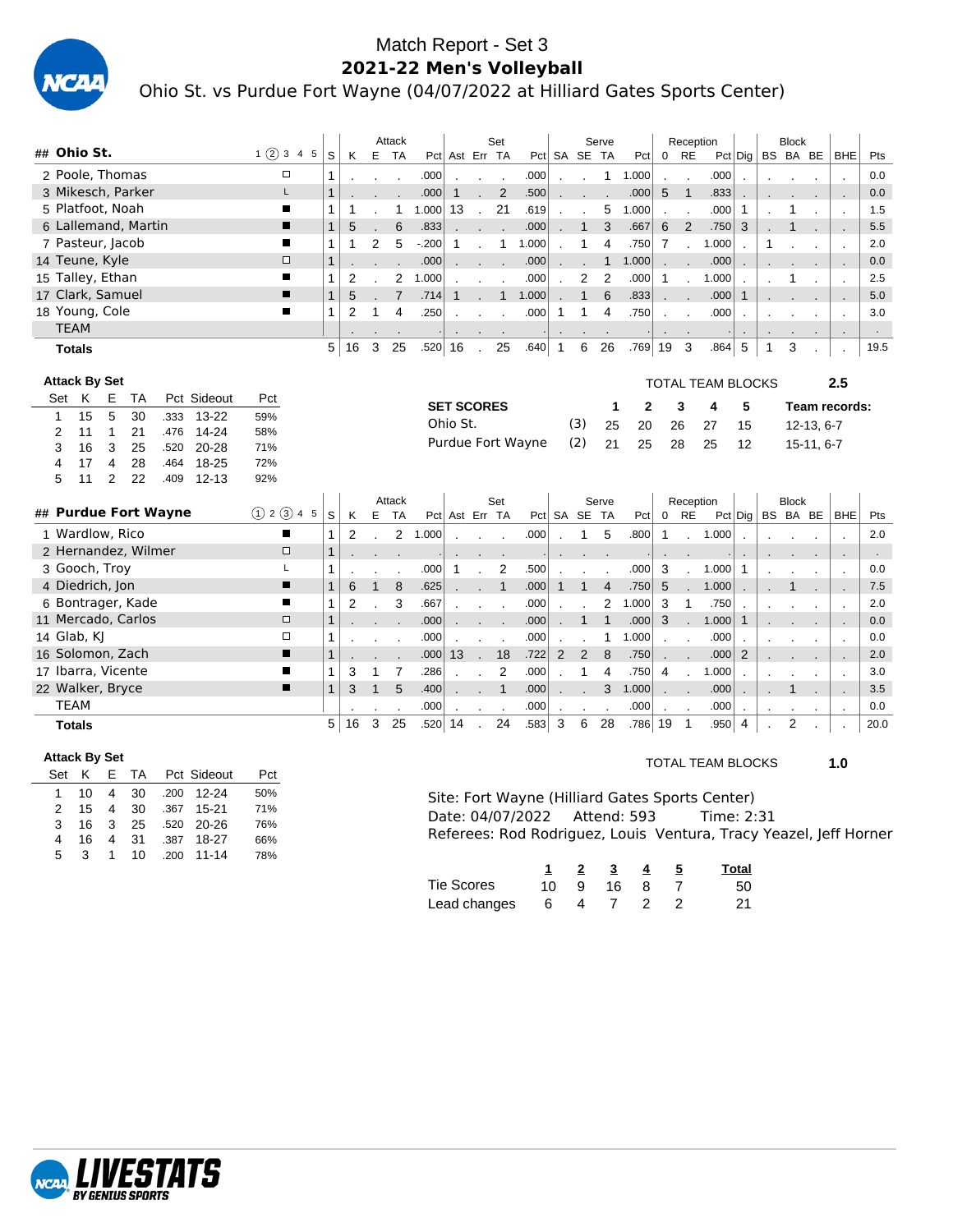

### Play-by-Play Summary (4th set)

**2021-22 Men's Volleyball**

### Ohio St. vs Purdue Fort Wayne (04/07/2022 at Hilliard Gates Sports Center)

OSU: 5 Platfoot, Noah; 6 Lallemand, Martin; 7 Pasteur, Jacob; 11 Howard, Justin; 17 Clark, Samuel; 18 Young, Cole; libero 3 Mikesch, Parker. PFW: 1 Wardlow, Rico; 4 Diedrich, Jon; 6 Bontrager, Kade; 16 Solomon, Zach; 17 Ibarra, Vicente; 22 Walker, Bryce; libero 3 Gooch, Troy. 0-1 [5 Platfoot, Noah] Kill by 7 Pasteur, Jacob (from 3 Mikesch, Parker). 1-1 [5 Platfoot, Noah] Kill by 4 Diedrich, Jon (from 16 Solomon, Zach). 1-2 [4 Diedrich, Jon] Service Error. 1-3 [7 Pasteur, Jacob] Kill by 6 Lallemand, Martin (from 7 Pasteur, Jacob). 2-3 [7 Pasteur, Jacob] Service Error. 2-4 [6 Bontrager, Kade] Kill by 18 Young, Cole (from 5 Platfoot, Noah). 3-4 [18 Young, Cole] Kill by 17 Ibarra, Vicente (from 16 Solomon, Zach). 4-4 [22 Walker, Bryce] Kill by 16 Solomon, Zach (from 4 Diedrich, Jon). 5-4 [22 Walker, Bryce] Service Ace (7 Pasteur, Jacob). 5-5 [22 Walker, Bryce] Kill by 11 Howard, Justin (from 5 Platfoot, Noah). 6-5 [17 Clark, Samuel] Kill by 17 Ibarra, Vicente, block error by 5 Platfoot, Noah. 6-6 [16 Solomon, Zach] Kill by 6 Lallemand, Martin (from 3 Mikesch, Parker). 7-6 [6 Lallemand, Martin] Kill by 4 Diedrich, Jon (from 16 Solomon, Zach). 7-7 [17 Ibarra, Vicente] Kill by 7 Pasteur, Jacob (from 5 Platfoot, Noah). 7-8 [11 Howard, Justin] Attack Error by 1 Wardlow, Rico (from 16 Solomon, Zach). 7-9 [11 Howard, Justin] Service Ace (6 Bontrager, Kade). 7-10 [11 Howard, Justin] Attack Error by 4 Diedrich, Jon (from 16 Solomon, Zach). 8-10 [11 Howard, Justin] Service Error. 8-11 [1 Wardlow, Rico] Kill by 18 Young, Cole (from 5 Platfoot, Noah). 8-12 [5 Platfoot, Noah] Kill by 17 Clark, Samuel. 8-13 [5 Platfoot, Noah] Kill by 7 Pasteur, Jacob (from 5 Platfoot, Noah). *Timeout Purdue Fort Wayne Timeout Media* 9-13 [5 Platfoot, Noah] Attack Error by 7 Pasteur, Jacob (block by 22 Walker, Bryce; 4 Diedrich, Jon). 9-14 [4 Diedrich, Jon] Attack Error by 6 Bontrager, Kade (from 16 Solomon, Zach). 10-14 [7 Pasteur, Jacob] Kill by 4 Diedrich, Jon (from 16 Solomon, Zach). 10-15 [6 Bontrager, Kade] Kill by 17 Clark, Samuel (from 5 Platfoot, Noah). 11-15 [18 Young, Cole] Kill by 17 Ibarra, Vicente (from 16 Solomon, Zach). 11-16 [22 Walker, Bryce] Service Error. 12-16 [17 Clark, Samuel] Kill by 1 Wardlow, Rico (from 16 Solomon, Zach). 13-16 [16 Solomon, Zach] Attack Error by 11 Howard, Justin (block by 1 Wardlow, Rico; 4 Diedrich, Jon). 14-16 [16 Solomon, Zach] Kill by 1 Wardlow, Rico (from 16 Solomon, Zach). 14-17 [16 Solomon, Zach] Kill by 11 Howard, Justin (from 5 Platfoot, Noah). 15-17 [6 Lallemand, Martin] Kill by 4 Diedrich, Jon, block error by 5 Platfoot, Noah. 15-18 [17 Ibarra, Vicente] Service Error. 16-18 [11 Howard, Justin] Kill by 17 Ibarra, Vicente (from 3 Gooch, Troy). 16-18 Substitution: 14 Glab, KJ. 16-19 [14 Glab, KJ] Kill by 17 Clark, Samuel (from 5 Platfoot, Noah). 16-20 [5 Platfoot, Noah] Kill by 7 Pasteur, Jacob (from 6 Lallemand, Martin). 17-20 [5 Platfoot, Noah] Service Error. 17-21 [4 Diedrich, Jon] Kill by 17 Clark, Samuel (from 5 Platfoot, Noah). 18-21 [7 Pasteur, Jacob] Kill by 4 Diedrich, Jon (from 16 Solomon, Zach). 18-21 Substitution: 11 Mercado, Carlos. 18-22 [11 Mercado, Carlos] Kill by 6 Lallemand, Martin (from 5 Platfoot, Noah). 18-22 Substitution: 2 Poole, Thomas. 19-22 [2 Poole, Thomas] Service Error. 20-22 [22 Walker, Bryce] Attack Error by 17 Clark, Samuel (block by 17 Ibarra, Vicente; 1 Wardlow, Rico). *Timeout Ohio St.* 21-22 [22 Walker, Bryce] Kill by 11 Mercado, Carlos (from 16 Solomon, Zach). 21-23 [22 Walker, Bryce] Service Error. 22-23 [17 Clark, Samuel] Kill by 17 Ibarra, Vicente (from 16 Solomon, Zach). 23-23 [16 Solomon, Zach] Attack Error by 6 Lallemand, Martin (from 5 Platfoot, Noah). Unsuccessful Challenge by Ohio St., score confirmed. 23-24 [16 Solomon, Zach] Service Error. *Timeout Purdue Fort Wayne* 24-24 [6 Lallemand, Martin] Kill by 1 Wardlow, Rico (from 16 Solomon, Zach).

24-24 Substitution: 2 Hernandez, Wilmer.

24-25 [2 Hernandez, Wilmer] Kill by 17 Clark, Samuel (from 5 Platfoot, Noah).

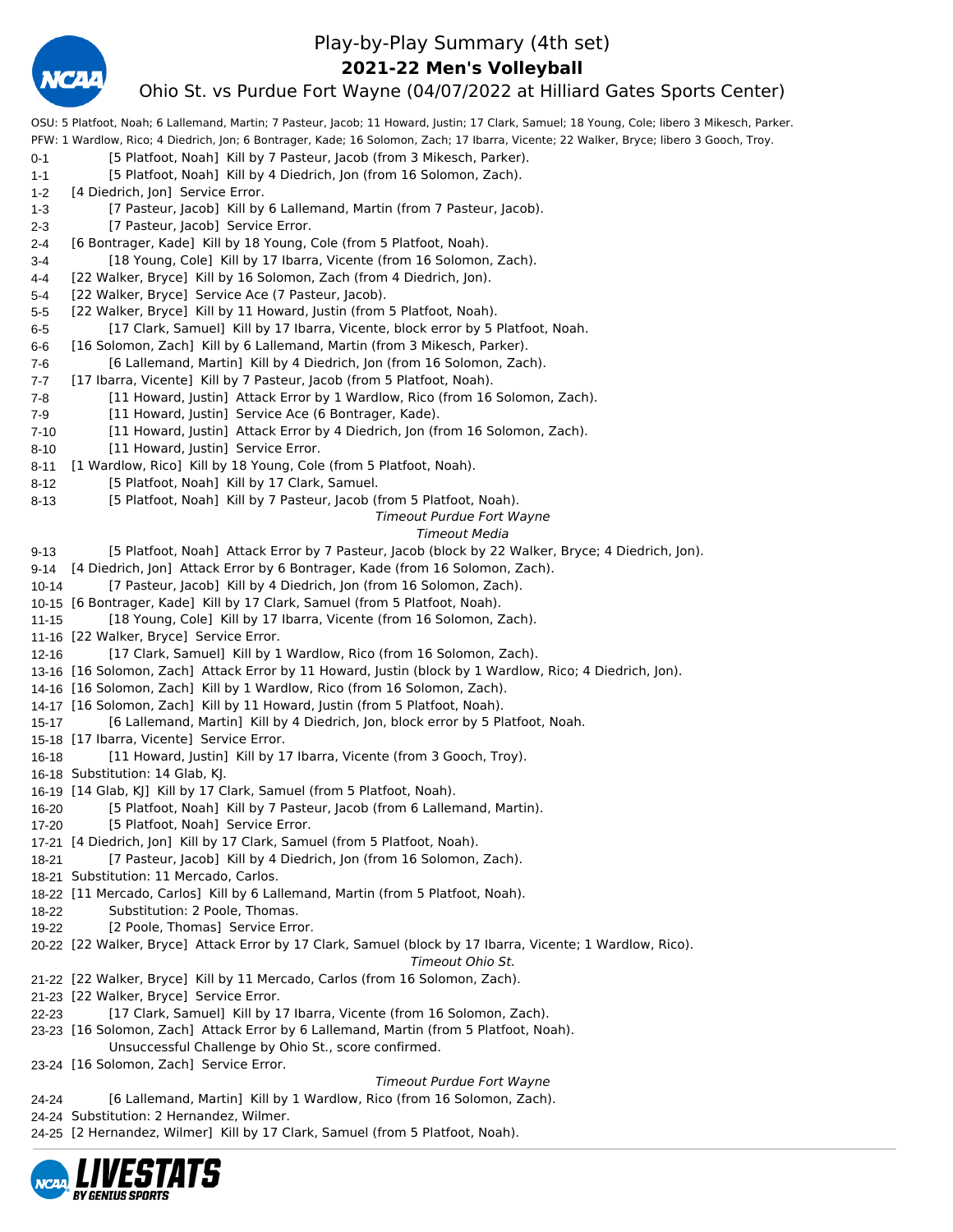

### Play-by-Play Summary (4th set)

**2021-22 Men's Volleyball**

Ohio St. vs Purdue Fort Wayne (04/07/2022 at Hilliard Gates Sports Center)

24-25 Substitution: 14 Teune, Kyle.

25-25 [14 Teune, Kyle] Kill by 1 Wardlow, Rico (from 16 Solomon, Zach).

25-26 [1 Wardlow, Rico] Kill by 18 Young, Cole (from 5 Platfoot, Noah).

25-27 [5 Platfoot, Noah] Attack Error by 4 Diedrich, Jon (from 16 Solomon, Zach).

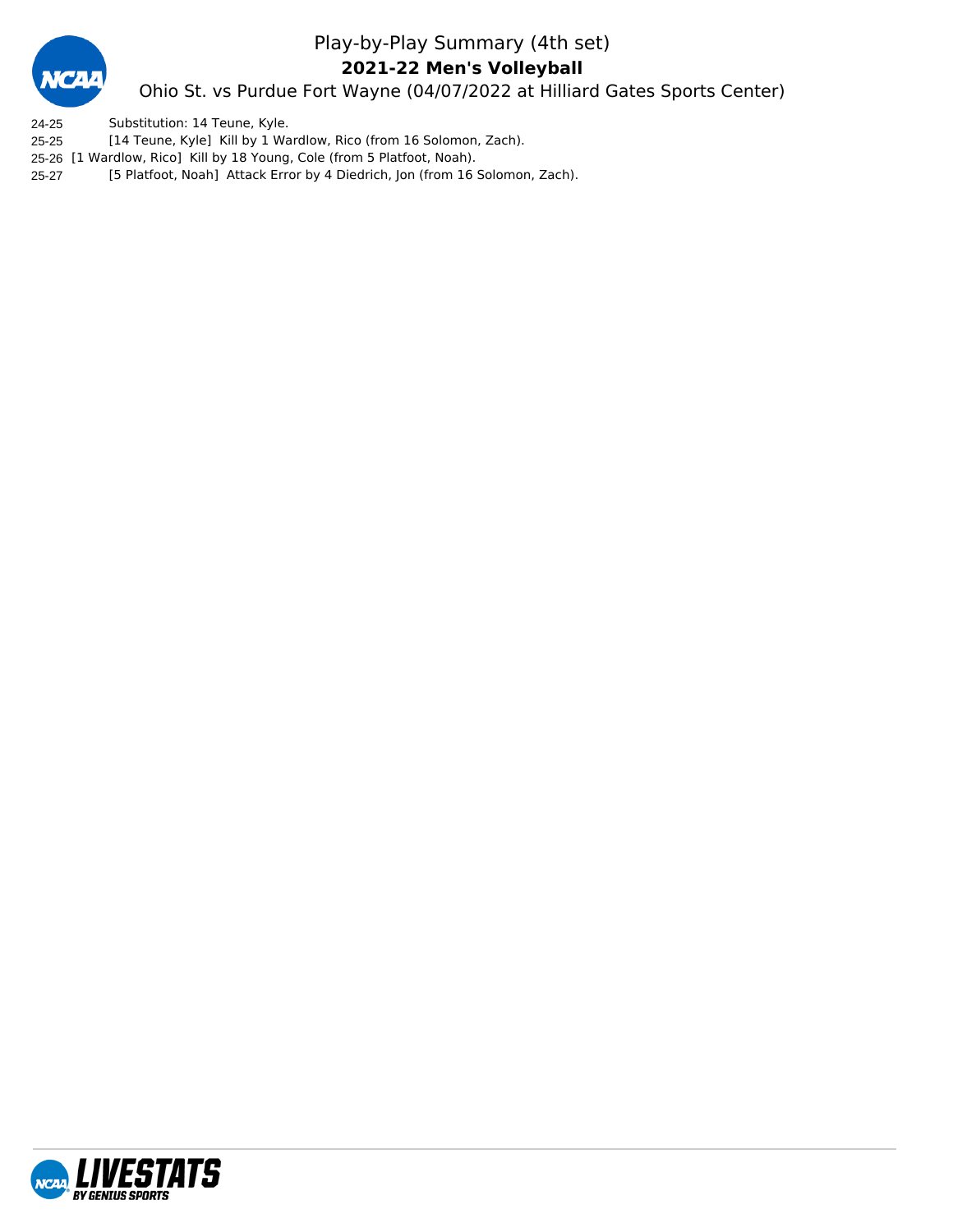

### Match Report - Set 4 **2021-22 Men's Volleyball** Ohio St. vs Purdue Fort Wayne (04/07/2022 at Hilliard Gates Sports Center)

|                                                                 |               |                                |                | Attack         |           |                   |        | Set                      |                   |              |                | Serve          |              |              |                            | Reception                |                |              | <b>Block</b>   |                             |                |      |
|-----------------------------------------------------------------|---------------|--------------------------------|----------------|----------------|-----------|-------------------|--------|--------------------------|-------------------|--------------|----------------|----------------|--------------|--------------|----------------------------|--------------------------|----------------|--------------|----------------|-----------------------------|----------------|------|
| ## Ohio St.                                                     | 1(2)3(4)5     | S<br>K                         | E              | <b>TA</b>      |           | Pct Ast Err TA    |        |                          |                   |              | Pct SA SE TA   |                | Pct          | 0            | <b>RE</b>                  |                          | Pct Dig        |              | BS BA BE       |                             | <b>BHE</b>     | Pts  |
| 2 Poole, Thomas                                                 | $\Box$        | $\mathbf{1}$                   |                |                | .000      |                   |        |                          | .000              |              | 1              | $\overline{1}$ | .000         |              |                            | .000                     |                |              |                |                             |                | 0.0  |
| 3 Mikesch, Parker                                               | L             | $\mathbf{1}$                   |                |                | .000      | 2                 |        | $2^{\circ}$              | 1.000             |              |                |                | .000         | 5            | $\mathbf{r}$               | 1.000                    | $\overline{4}$ |              |                | $\mathcal{L}_{\mathcal{A}}$ | J.             | 0.0  |
| 5 Platfoot, Noah                                                | ■             | 1                              |                | 1              | .000      | 12                |        | 22                       | .545              |              | 1              | 8              | .875         |              |                            | .000                     | 2              |              |                | 2                           |                | 0.0  |
| 6 Lallemand, Martin                                             | ■             | $\mathbf{1}$<br>3              | $\mathbf 1$    | 6              | .333      | $\mathbf{1}$      |        | $\mathbf{1}$             | 1.000             |              |                | 3              | 1.000        | 8            |                            | 1.000                    | $\mathbf{1}$   |              |                |                             |                | 3.0  |
| 7 Pasteur, Jacob                                                | П             | $\mathbf{1}$<br>$\overline{4}$ | 1              | 8              | .375      | 1                 |        | 1                        | 1.000             |              | 1              | $\overline{4}$ | .750         | 5            | 1                          | .833                     | 1              |              |                |                             | J.             | 4.0  |
| 11 Howard, Justin                                               | П             | $\mathbf{1}$<br>$\overline{2}$ | $\mathbf{1}$   | 3              | .333      |                   |        | $\overline{\phantom{a}}$ | .000              | $\mathbf{1}$ | $\mathbf{1}$   | 5              | .800         |              |                            | .000                     |                |              |                |                             | $\overline{a}$ | 3.0  |
| 14 Teune, Kyle                                                  | $\Box$        | 1                              |                |                | .000      |                   |        |                          | .000              |              |                | $\mathbf{1}$   | 1.000        |              |                            | .000                     |                |              |                |                             |                | 0.0  |
| 17 Clark, Samuel                                                | п             | $\mathbf{1}$<br>5              | $\mathbf{1}$   | $\overline{7}$ | .571      |                   |        |                          | .000              |              |                | 3              | 1.000        | $\mathbf{1}$ |                            | 1.000                    | $\overline{2}$ |              |                |                             |                | 5.0  |
| 18 Young, Cole                                                  | п             | $\mathbf{1}$<br>3              |                | 3              | 1.000     |                   |        |                          | .000              |              |                | 2              | 1.000        |              |                            | .000                     |                |              |                |                             |                | 3.0  |
| <b>TEAM</b>                                                     |               |                                |                |                | .000      |                   |        |                          | .000              |              |                |                | .000         | $\sim$       |                            | .000                     |                |              |                |                             | $\blacksquare$ | 0.0  |
| <b>Totals</b>                                                   |               | 5<br>17                        | $\overline{4}$ | 28             | .464      | 16                |        | 26                       | .615              | $\mathbf{1}$ | $\overline{4}$ | 27             | .852 19      |              | $\overline{1}$             | .950 10                  |                |              |                | $\overline{2}$              |                | 18.0 |
|                                                                 |               |                                |                |                |           |                   |        |                          |                   |              |                |                |              |              |                            |                          |                |              |                |                             |                |      |
| <b>Attack By Set</b>                                            |               |                                |                |                |           |                   |        |                          |                   |              |                |                |              |              |                            | <b>TOTAL TEAM BLOCKS</b> |                |              |                |                             | 0.0            |      |
| Set K<br>Pct Sideout<br>Е<br>TA                                 | Pct           |                                |                |                |           | <b>SET SCORES</b> |        |                          |                   |              |                | 1              | $\mathbf{2}$ |              | 3                          | 4                        | 5              |              |                |                             | Team records:  |      |
| 15<br>5<br>30<br>.333<br>$13 - 22$<br>$\mathbf{1}$              | 59%           |                                |                |                |           | Ohio St.          |        |                          |                   |              | (3)            | 25             | 20           | 26           |                            | 27                       | 15             |              |                | $12-13, 6-7$                |                |      |
| $\mathbf{1}$<br>21<br>$\overline{2}$<br>.476<br>$14 - 24$<br>11 | 58%           |                                |                |                |           |                   |        |                          | Purdue Fort Wayne |              | (2)            | 21             | 25           | 28           |                            | 25                       |                |              |                |                             |                |      |
| 3<br>3<br>25<br>20-28<br>16<br>.520                             | 71%           |                                |                |                |           |                   |        |                          |                   |              |                |                |              |              |                            |                          | 12             |              |                | 15-11, 6-7                  |                |      |
| $\overline{\mathbf{4}}$<br>28<br>18-25<br>4<br>17<br>.464       | 72%           |                                |                |                |           |                   |        |                          |                   |              |                |                |              |              |                            |                          |                |              |                |                             |                |      |
| $\overline{2}$<br>22<br>5<br>$12 - 13$<br>11<br>.409            | 92%           |                                |                |                |           |                   |        |                          |                   |              |                |                |              |              |                            |                          |                |              |                |                             |                |      |
| ## Purdue Fort Wayne                                            | (1) 2 (3) 4 5 |                                |                | Attack         |           |                   |        | Set                      |                   |              |                | Serve          |              |              |                            | Reception                |                |              | <b>Block</b>   |                             |                |      |
|                                                                 |               | S<br>K                         |                | E TA           |           | Pct Ast Err TA    |        |                          |                   |              | Pct SA SE TA   |                | Pct          | 0 RE         |                            |                          |                |              |                | $Pct $ Dig   BS BA BE       | <b>BHE</b>     | Pts  |
| 1 Wardlow, Rico                                                 | п             | $\mathbf{1}$<br>$\overline{4}$ | $\mathbf{1}$   | 5              | .600      |                   |        | $\mathbf{r}$             | .000              |              |                | $\overline{2}$ | 1.000        | $\mathbf{r}$ | $\mathcal{L}_{\mathbf{r}}$ | .000                     |                | $\mathbf{r}$ | 2              |                             |                | 5.0  |
| 2 Hernandez, Wilmer                                             | $\Box$        | $\mathbf{1}$                   |                |                | .000      |                   |        |                          | .000              |              |                | $\mathbf{1}$   | 1.000        |              |                            | .000                     |                |              |                |                             |                | 0.0  |
| 3 Gooch, Troy                                                   | Г             | 1                              |                |                | .000      | -1                |        | 1                        | 1.000             |              |                |                | .000         | 4            | $\overline{\phantom{a}}$   | 1.000                    | 2              |              |                |                             |                | 0.0  |
| 4 Diedrich, Jon                                                 | п             | $\mathbf{1}$<br>5              | $\overline{2}$ | 9              | .333      | $\mathbf 1$       |        | $\mathbf{1}$             | 1.000             |              |                | 3              | .667         | 2            |                            | 1.000                    |                |              | $\overline{2}$ |                             |                | 6.0  |
| 6 Bontrager, Kade                                               | П             | $\mathbf{1}$                   |                | $\overline{2}$ | $-500$    |                   |        | 1                        | .000              |              |                | $\overline{2}$ | 1.000        | 11           | $\mathbf{1}$               | .917                     | 1              |              |                |                             |                | 0.0  |
| 11 Mercado, Carlos                                              | $\Box$        | $\mathbf{1}$<br>$\mathbf{1}$   |                | $\mathbf{1}$   | 1.000     |                   |        |                          | .000              |              |                | $\mathbf{1}$   | 1.000        | 3            | $\mathbf{L}$               | 1.000                    |                |              |                |                             |                | 1.0  |
| 14 Glab, KJ                                                     |               |                                |                |                | .000      |                   |        |                          | .000              |              |                | 1              | 1.000        |              |                            | .000                     |                |              |                |                             | $\blacksquare$ | 0.0  |
| 16 Solomon, Zach                                                | $\Box$        | $\mathbf{1}$                   |                |                |           |                   |        |                          |                   |              |                |                |              |              |                            |                          |                |              |                |                             |                |      |
|                                                                 | п             | $\mathbf{1}$<br>$\mathbf{1}$   |                | $\mathbf{1}$   | 1.000     | 14                | $\sim$ | 29                       | .483              |              | $\overline{1}$ | 6              | .833         |              |                            | .000                     | $\mathbf{1}$   |              |                |                             |                | 1.0  |
| 17 Ibarra, Vicente                                              | ■             | $\mathbf{1}$<br>5              |                | 7              | .714      |                   |        |                          | .000              |              | 1              | $\overline{2}$ | .500         | 2            |                            | 1.000                    | 3              |              |                |                             | $\cdot$        | 5.5  |
| 22 Walker, Bryce                                                | П             | $\mathbf{1}$                   |                | 6              | .000      |                   |        |                          | .000              | $\mathbf{1}$ | $\overline{2}$ | $\overline{7}$ | .714         |              |                            | .000                     |                |              |                |                             |                | 1.5  |
| <b>TEAM</b>                                                     |               |                                |                |                |           |                   |        |                          |                   |              |                |                |              |              |                            |                          |                |              |                |                             |                |      |
| <b>Totals</b>                                                   |               | 5 <sup>1</sup><br>16           | $\overline{4}$ | 31             | $.387$ 16 |                   |        | 32                       | .500              | $\mathbf{1}$ | 5              | 25             | $.800$ 22    |              | $\mathbf{1}$               | .957                     | $\overline{7}$ |              | 6              |                             |                | 20.0 |

| Set K         |     |  | E TA Pct Sideout | Pct |
|---------------|-----|--|------------------|-----|
| 1             | 10. |  | 4 30 .200 12-24  | 50% |
| $\mathcal{P}$ | 15  |  | 4 30 .367 15-21  | 71% |
| 3             | 16  |  | 3 25 .520 20-26  | 76% |
| 4             | 16  |  | 4 31 .387 18-27  | 66% |
| 5.            | 3   |  | 1 10 .200 11-14  | 78% |

TOTAL TEAM BLOCKS **3.0**

Site: Fort Wayne (Hilliard Gates Sports Center)<br>Date: 04/07/2022 Attend: 593 Time: 2:31 Date: 04/07/2022 Attend: 593 Referees: Rod Rodriguez, Louis Ventura, Tracy Yeazel, Jeff Horner

|                   |           | 1 2 3       | - 4 | - 5 | Total |
|-------------------|-----------|-------------|-----|-----|-------|
| <b>Tie Scores</b> |           | 10 9 16 8 7 |     |     | 50    |
| Lead changes      | 6 4 7 2 2 |             |     |     | 21    |

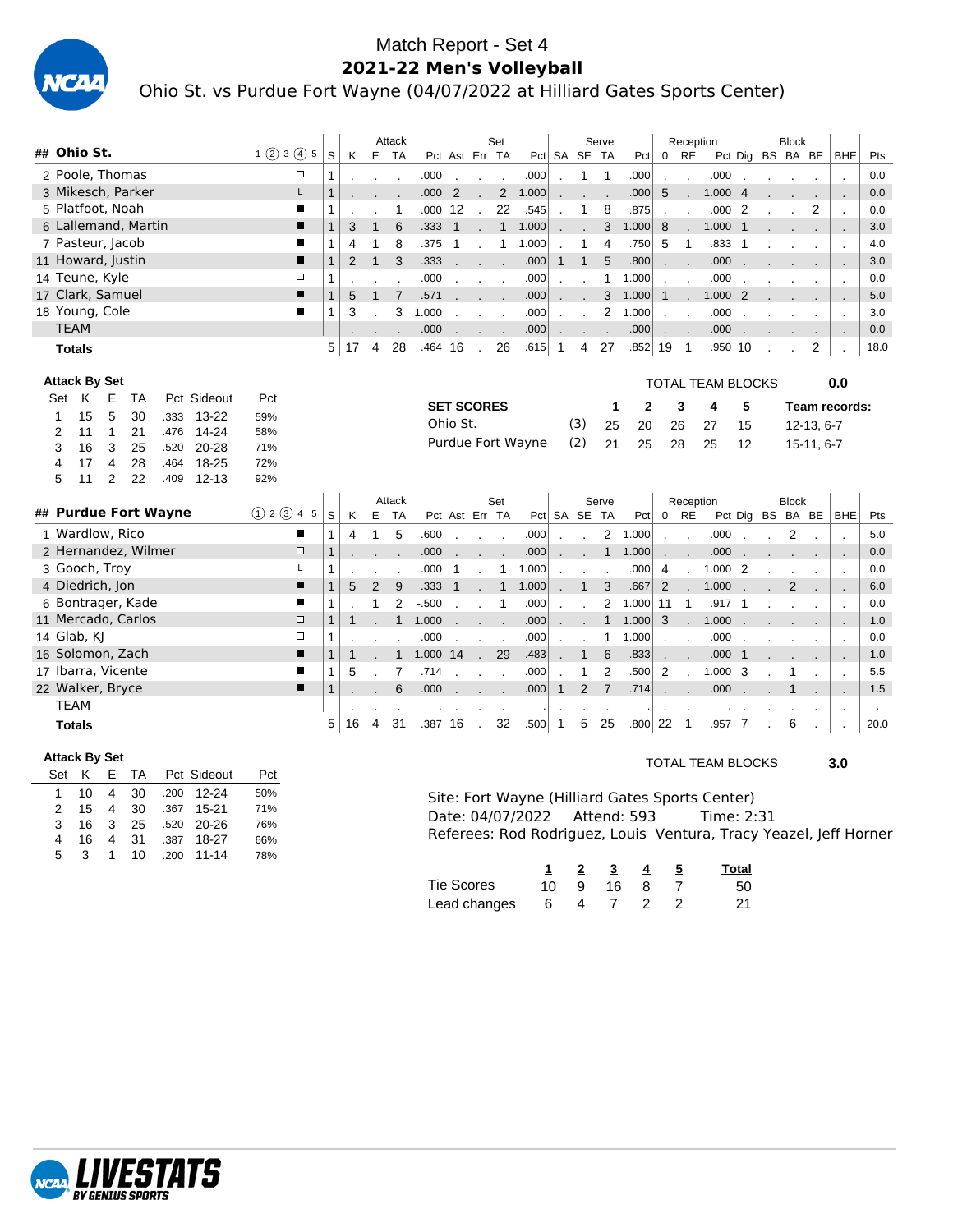

### Play-by-Play Summary (5th set)

### **2021-22 Men's Volleyball**

### Ohio St. vs Purdue Fort Wayne (04/07/2022 at Hilliard Gates Sports Center)

OSU: 5 Platfoot, Noah; 6 Lallemand, Martin; 7 Pasteur, Jacob; 11 Howard, Justin; 17 Clark, Samuel; 18 Young, Cole; libero 3 Mikesch, Parker. PFW: 1 Wardlow, Rico; 4 Diedrich, Jon; 11 Mercado, Carlos; 16 Solomon, Zach; 17 Ibarra, Vicente; 22 Walker, Bryce; libero 3 Gooch, Troy.

0-1 [11 Mercado, Carlos] Kill by 18 Young, Cole (from 5 Platfoot, Noah). 1-1 [5 Platfoot, Noah] Attack Error by 7 Pasteur, Jacob (from 6 Lallemand, Martin). 1-2 [22 Walker, Bryce] Kill by 7 Pasteur, Jacob. 2-2 [7 Pasteur, Jacob] Service Error. 3-2 [16 Solomon, Zach] Service Ace (3 Mikesch, Parker). 3-3 [16 Solomon, Zach] Kill by 7 Pasteur, Jacob (from 5 Platfoot, Noah). 3-4 [18 Young, Cole] Kill by 6 Lallemand, Martin (from 5 Platfoot, Noah). 4-4 [18 Young, Cole] Kill by 4 Diedrich, Jon, block error by 11 Howard, Justin. 4-5 [17 Ibarra, Vicente] Kill by 6 Lallemand, Martin (from 5 Platfoot, Noah). 5-5 [17 Clark, Samuel] Service Error. 5-6 [1 Wardlow, Rico] Kill by 6 Lallemand, Martin (from 5 Platfoot, Noah). 6-6 [6 Lallemand, Martin] Service Error. 6-7 [4 Diedrich, Jon] Kill by 7 Pasteur, Jacob (from 5 Platfoot, Noah). 7-7 [11 Howard, Justin] Service Error. 7-8 [11 Mercado, Carlos] Service Error. *Timeout Media* 7-9 [5 Platfoot, Noah] Service Ace (4 Diedrich, Jon). Unsuccessful Challenge by Purdue Fort Wayne, score confirmed. 8-9 [5 Platfoot, Noah] Kill by 4 Diedrich, Jon (from 16 Solomon, Zach). 8-10 [22 Walker, Bryce] Kill by 17 Clark, Samuel (from 5 Platfoot, Noah). 9-10 [7 Pasteur, Jacob] Service Error. 9-11 [16 Solomon, Zach] Kill by 6 Lallemand, Martin (from 5 Platfoot, Noah). 9-11 Substitution: 2 Poole, Thomas. 10-11 [2 Poole, Thomas] Kill by 17 Ibarra, Vicente (from 16 Solomon, Zach). 10-11 Substitution: 2 Hernandez, Wilmer. 10-12 [2 Hernandez, Wilmer] Kill by 6 Lallemand, Martin (from 3 Mikesch, Parker). 11-12 [17 Clark, Samuel] Attack Error by 17 Clark, Samuel (from 3 Mikesch, Parker). 11-12 Substitution: 14 Glab, KJ. 11-13 [14 Glab, KJ] Service Error. 12-13 [6 Lallemand, Martin] Service Error. 12-14 [4 Diedrich, Jon] Kill by 7 Pasteur, Jacob (from 5 Platfoot, Noah). 12-14 Substitution: 14 Teune, Kyle.

### *Timeout Purdue Fort Wayne*

12-15 [14 Teune, Kyle] Attack Error by 22 Walker, Bryce (block by 18 Young, Cole; 7 Pasteur, Jacob).

Purdue Fort Wayne 2, Ohio St. 3

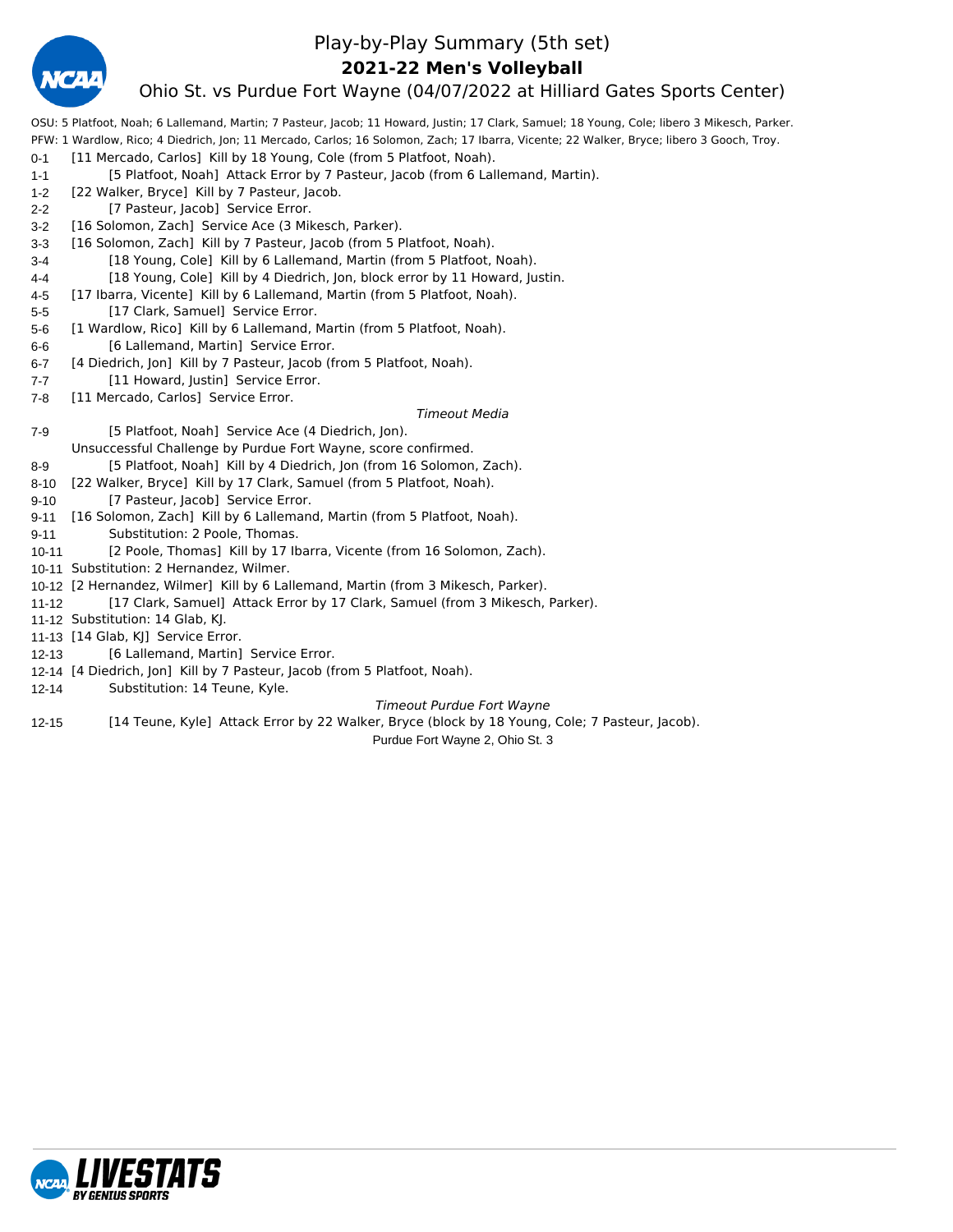

### Match Report - Set 5 **2021-22 Men's Volleyball** Ohio St. vs Purdue Fort Wayne (04/07/2022 at Hilliard Gates Sports Center)

| ## Ohio St.                                             |                        |                |   | Attack              |             |              |                          | Set                  |                   |                |                          | Serve          |              |                      | Reception                |                          |                |    | <b>Block</b>   |              |                |        |
|---------------------------------------------------------|------------------------|----------------|---|---------------------|-------------|--------------|--------------------------|----------------------|-------------------|----------------|--------------------------|----------------|--------------|----------------------|--------------------------|--------------------------|----------------|----|----------------|--------------|----------------|--------|
|                                                         | 1(2)3(4)5<br>S         | K              |   | E TA                |             |              | Pct Ast Err TA           |                      |                   | Pct SA SE TA   |                          |                | Pct          | 0 RE                 |                          |                          | Pct Dig        |    |                | BS BA BE     | BHE            | Pts    |
| 2 Poole. Thomas                                         | $\Box$<br>$\mathbf 1$  |                |   | $\blacksquare$      | .000        |              | $\blacksquare$           | $\mathbf{r}$         | .000              | $\overline{a}$ | $\overline{\phantom{a}}$ | $\mathbf{1}$   | 1.000        | $\cdot$              | $\mathbf{r}$             | .000                     |                |    |                |              | $\cdot$        | 0.0    |
| 3 Mikesch, Parker                                       | L<br>$\mathbf{1}$      |                |   |                     | .000        | $\mathbf{1}$ | ÷.                       | $\overline{2}$       | .500              |                |                          |                | .000         | $\overline{4}$       | $\mathbf{1}$             | .800                     | $\overline{2}$ |    |                |              |                | 0.0    |
| 5 Platfoot, Noah                                        | п<br>1                 |                |   |                     | .000        | 9            | $\blacksquare$           | 17                   | .529              | 1              |                          | 3              | 1.000        | $\ddot{\phantom{a}}$ | $\cdot$                  | .000                     |                |    |                |              | $\cdot$        | 1.0    |
| 6 Lallemand, Martin                                     | п<br>$\mathbf{1}$      | 5              |   | 8                   | .625        |              |                          | $\mathbf{1}$         | .000              |                | 2                        | $\overline{2}$ | .000         | $\overline{4}$       | ۰                        | 1.000                    |                |    |                |              |                | 5.0    |
| 7 Pasteur, Jacob                                        | П<br>1                 | 4              | 1 | 6                   | .500        |              | $\overline{\phantom{a}}$ | $\ddot{\phantom{a}}$ | .000              | $\overline{a}$ | $\overline{2}$           | $\overline{2}$ | .000         | 2                    | $\cdot$                  | 1.000                    | 2              |    |                |              | $\cdot$        | 4.5    |
| 11 Howard, Justin                                       | п<br>$\mathbf{1}$      |                |   | 2                   | .000        |              |                          |                      | .000              |                | $\mathbf{1}$             | $\mathbf{1}$   | .000         | ۰                    | $\overline{\phantom{a}}$ | .000                     |                |    |                | $\mathbf{1}$ |                | 0.0    |
| 14 Teune, Kyle                                          | $\Box$<br>$\mathbf{1}$ |                |   |                     | .000        |              |                          |                      | .000              |                |                          | 1              | 1.000        | $\mathbf{r}$         | $\blacksquare$           | .000                     |                |    |                |              | $\cdot$        | 0.0    |
| 17 Clark, Samuel                                        | П<br>$\mathbf{1}$      | 1              | 1 | 5                   | .000        |              |                          | $\mathbf{1}$         | .000              |                | $\mathbf{1}$             | $\overline{2}$ | .500         |                      | $\overline{\phantom{a}}$ | .000                     | $\mathbf{1}$   |    |                |              |                | 1.0    |
| 18 Young, Cole                                          | п<br>$\mathbf{1}$      | 1              |   | 1                   | 1.000       |              |                          |                      | .000              |                |                          | $\mathbf{2}$   | 1.000        | $\ddot{\phantom{a}}$ | $\mathbf{r}$             | .000                     |                |    |                |              | $\cdot$        | 1.5    |
| <b>TEAM</b>                                             |                        |                |   |                     |             |              |                          |                      |                   |                |                          |                |              | $\blacksquare$       |                          |                          |                |    |                |              |                | $\sim$ |
| <b>Totals</b>                                           | 5                      | 11             | 2 | 22                  | $.409$ 10   |              | $\mathbf{r}$             | 21                   | .476              | $\mathbf{1}$   | 6                        | 14             | .571         | 10                   | $\overline{\phantom{0}}$ | .909                     | 5              | J. | $\overline{2}$ | 1            |                | 13.0   |
| <b>Attack By Set</b>                                    |                        |                |   |                     |             |              |                          |                      |                   |                |                          |                |              |                      |                          |                          |                |    |                |              |                |        |
| Set K<br>Pct Sideout<br>Е<br><b>TA</b>                  | Pct                    |                |   |                     |             |              |                          |                      |                   |                |                          |                |              |                      |                          | <b>TOTAL TEAM BLOCKS</b> |                |    |                |              | 1.0            |        |
| 5<br>15<br>30<br>.333<br>$13 - 22$                      | 59%                    |                |   |                     |             |              | <b>SET SCORES</b>        |                      |                   |                |                          | 1              | $\mathbf{2}$ |                      | 3                        | 4                        | 5              |    |                |              | Team records:  |        |
| 1<br>$\mathbf{1}$<br>21<br>$14 - 24$<br>2<br>11<br>.476 | 58%                    |                |   |                     |             | Ohio St.     |                          |                      |                   |                | (3)                      | 25             | 20           | 26                   |                          | 27                       | 15             |    |                | 12-13, 6-7   |                |        |
| 25<br>3<br>3<br>$20 - 28$<br>16<br>.520                 | 71%                    |                |   |                     |             |              |                          |                      | Purdue Fort Wayne |                | (2)                      | 21             | 25           | 28                   |                          | 25                       | 12             |    |                | 15-11, 6-7   |                |        |
| 28<br>18-25<br>17<br>4<br>4<br>.464                     | 72%                    |                |   |                     |             |              |                          |                      |                   |                |                          |                |              |                      |                          |                          |                |    |                |              |                |        |
| 22<br>5<br>2<br>.409<br>$12 - 13$<br>11                 | 92%                    |                |   |                     |             |              |                          |                      |                   |                |                          |                |              |                      |                          |                          |                |    |                |              |                |        |
|                                                         |                        |                |   |                     |             |              |                          |                      |                   |                |                          |                |              |                      |                          |                          |                |    |                |              |                |        |
| ## Purdue Fort Wayne                                    | (1) 2 (3) 4 (5)<br>S   | K              | E | Attack<br><b>TA</b> |             |              | Pct Ast Err TA           | Set                  |                   | Pct SA SE TA   |                          | Serve          | Pct          | $\mathbf{0}$         | Reception<br><b>RE</b>   |                          | $Pct$ Dig      |    | <b>Block</b>   | BS BA BE     | <b>BHE</b>     | Pts    |
| 1 Wardlow, Rico                                         | п<br>$\mathbf 1$       |                |   | $\cdot$             | .000        |              |                          | $\mathbf{r}$         | .000              |                |                          | $\mathbf{1}$   | 1.000        | $\cdot$              | $\mathbf{r}$             | .000                     | $\mathbf{1}$   |    |                |              |                | 0.0    |
| 2 Hernandez, Wilmer                                     | $\Box$<br>$\mathbf{1}$ |                |   |                     | .000        |              |                          |                      | .000              |                |                          | $\mathbf{1}$   | 1.000        | $\overline{2}$       | $\ddot{\phantom{0}}$     | 1.000                    |                |    |                |              |                | 0.0    |
| 3 Gooch, Troy                                           | L<br>1                 |                |   |                     | .000        |              |                          |                      | .000              |                |                          |                | .000         |                      |                          | .000                     | 3              |    |                |              | $\cdot$        | 0.0    |
| 4 Diedrich, Jon                                         | п<br>$\mathbf{1}$      | $\overline{2}$ |   | 5                   | .400        |              |                          | $\mathbf{1}$         | .000              |                |                          | $\overline{2}$ | 1.000        |                      | $\mathbf{1}$             | .000                     |                |    |                |              |                | 2.0    |
| 11 Mercado, Carlos                                      | п<br>$\mathbf{1}$      |                |   | $\mathbf{1}$        | .000        |              |                          | 1                    | .000              |                | 1                        | $\overline{2}$ | .500         | 5                    | $\mathbf{r}$             | 1.000                    | $\mathbf{1}$   |    |                |              | $\cdot$        | 0.0    |
| 14 Glab, KJ                                             | $\Box$<br>$\mathbf{1}$ |                |   |                     | .000        |              |                          |                      | .000              |                | $\mathbf{1}$             | $\mathbf{1}$   | .000         | $\mathbf{r}$         | $\mathbf{r}$             | .000                     |                |    |                |              |                | 0.0    |
| 16 Solomon, Zach                                        | п<br>1                 |                |   |                     | .000        | 3            |                          | 8                    | .375              | 1              |                          | 3              | 1.000        | $\overline{a}$       | $\mathbf{r}$             | .000                     | 2              |    |                |              | $\cdot$        | 1.0    |
| 17 Ibarra, Vicente                                      | п<br>1                 | 1              |   | 3                   | .333        |              |                          | $\mathbf{1}$         | .000              |                |                          | $\mathbf{1}$   | 1.000        |                      |                          | .000                     | $\mathbf{1}$   |    |                |              |                | 1.0    |
| 22 Walker, Bryce                                        | ■<br>1                 |                | 1 |                     | $1 - 1.000$ |              |                          |                      | .000              |                |                          | $\overline{2}$ | 1.000        |                      |                          | .000                     |                |    |                |              | $\cdot$        | 0.0    |
| <b>TEAM</b>                                             |                        |                |   |                     |             |              |                          |                      |                   |                |                          |                |              |                      |                          |                          |                |    |                |              | $\blacksquare$ |        |
| <b>Totals</b>                                           | 5                      | 3              | 1 | 10                  | .200        | 3            |                          | 11                   | .273              | $\mathbf{1}$   | $\overline{2}$           | 13             | .846         | $\overline{7}$       | $\mathbf{1}$             | .875                     | 8              |    |                |              |                | 4.0    |
|                                                         |                        |                |   |                     |             |              |                          |                      |                   |                |                          |                |              |                      |                          |                          |                |    |                |              |                |        |
| <b>Attack By Set</b>                                    |                        |                |   |                     |             |              |                          |                      |                   |                |                          |                |              |                      |                          | <b>TOTAL TEAM BLOCKS</b> |                |    |                |              | 0.0            |        |
| Set K<br>E TA<br>Pct Sideout                            | Pct                    |                |   |                     |             |              |                          |                      |                   |                |                          |                |              |                      |                          |                          |                |    |                |              |                |        |

| Set           | ĸ  |   |    | E TA Pct Sideout | Pct |
|---------------|----|---|----|------------------|-----|
| 1.            | 10 |   |    | 4 30 .200 12-24  | 50% |
| $\mathcal{P}$ | 15 | 4 | 30 | .367 15-21       | 71% |
| $\mathcal{R}$ | 16 |   |    | 3 25 .520 20-26  | 76% |
| 4             | 16 | 4 | 31 | .387 18-27       | 66% |
| 5             | ٩  | 1 |    | 10 .200 11-14    | 78% |

| Site: Fort Wayne (Hilliard Gates Sports Center)                   |  |  |
|-------------------------------------------------------------------|--|--|
| Date: 04/07/2022    Attend: 593    Ime: 2:31                      |  |  |
| Referees: Rod Rodriguez, Louis Ventura, Tracy Yeazel, Jeff Horner |  |  |

|              |   | 2 | - 3       | -4 | Total |
|--------------|---|---|-----------|----|-------|
| Tie Scores   |   |   | 10 9 16 8 |    | 50.   |
| Lead changes | 6 |   | 4 7 2     |    | -21   |

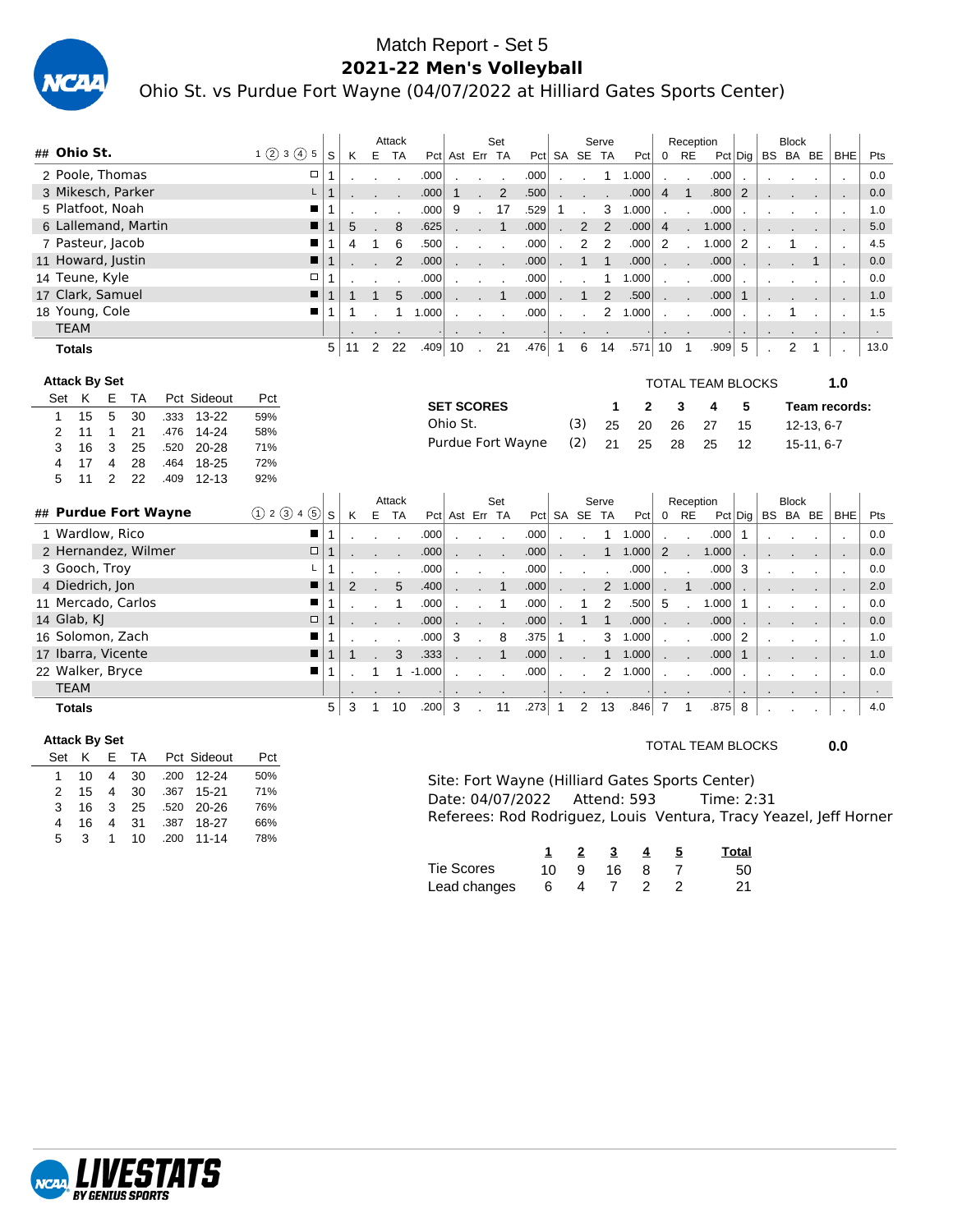23 A 53 A 53 A 53 A 53 A 53

## Ohio St. vs Purdue Fort Wayne (04/07/2022 at Hilliard Gates Sports Center) Volleyball Summary By Set<br>2021-22 Men's Volleyball **2021-22 Men's Volleyball** Volleyball Summary By Set

| $\frac{1}{2}$            |                                                                                                                                                                                                                                                                                                                                                                                                                                                                                            |  |               |         |                 |       | Ohio St. vs Purdue Fort W |  |               |  | Nayne (04/07/2022 at Hilliard Gates Sports Center)                                                                                                                                                                                                                                                                                                                                                                                     |       |  |                              |       |  |       |                           |       |               |       |  |
|--------------------------|--------------------------------------------------------------------------------------------------------------------------------------------------------------------------------------------------------------------------------------------------------------------------------------------------------------------------------------------------------------------------------------------------------------------------------------------------------------------------------------------|--|---------------|---------|-----------------|-------|---------------------------|--|---------------|--|----------------------------------------------------------------------------------------------------------------------------------------------------------------------------------------------------------------------------------------------------------------------------------------------------------------------------------------------------------------------------------------------------------------------------------------|-------|--|------------------------------|-------|--|-------|---------------------------|-------|---------------|-------|--|
|                          |                                                                                                                                                                                                                                                                                                                                                                                                                                                                                            |  | <b>Attack</b> |         |                 | Serve |                           |  | <b>Block</b>  |  |                                                                                                                                                                                                                                                                                                                                                                                                                                        | Set 1 |  |                              | Set 2 |  | Set 3 |                           | Set 4 |               | Set 5 |  |
| # Ohio St.               | 1 ② 3 ④ 5 │S│ K E TA Pct│Ast│ SA SE│ RE│ Dig│BS BA BE│BHE│ Pts│ K-E-TA SA D Blk│ K-E-TA SA D Blk│ K-E-TA SA D AN D Blk                                                                                                                                                                                                                                                                                                                                                                     |  |               |         |                 |       |                           |  |               |  |                                                                                                                                                                                                                                                                                                                                                                                                                                        |       |  |                              |       |  |       |                           |       |               |       |  |
| Poole, Thomas            |                                                                                                                                                                                                                                                                                                                                                                                                                                                                                            |  |               |         | $\frac{1}{1}$ . |       |                           |  |               |  |                                                                                                                                                                                                                                                                                                                                                                                                                                        |       |  |                              |       |  |       |                           |       |               |       |  |
| Mikesch, Parker          |                                                                                                                                                                                                                                                                                                                                                                                                                                                                                            |  |               | $000$ 6 |                 |       |                           |  |               |  |                                                                                                                                                                                                                                                                                                                                                                                                                                        |       |  |                              |       |  |       |                           |       |               |       |  |
| Platfoot, Noah           | $\blacksquare$ $\blacksquare$ $\blacksquare$ $\blacksquare$ $\blacksquare$ $\blacksquare$ $\blacksquare$ $\blacksquare$ $\blacksquare$ $\blacksquare$ $\blacksquare$ $\blacksquare$ $\blacksquare$ $\blacksquare$ $\blacksquare$ $\blacksquare$ $\blacksquare$ $\blacksquare$ $\blacksquare$ $\blacksquare$ $\blacksquare$ $\blacksquare$ $\blacksquare$ $\blacksquare$ $\blacksquare$ $\blacksquare$ $\blacksquare$ $\blacksquare$ $\blacksquare$ $\blacksquare$ $\blacksquare$ $\blacks$ |  |               |         |                 |       |                           |  | $\frac{2}{1}$ |  | $2   .   5.0   1 - 0 - 1$                                                                                                                                                                                                                                                                                                                                                                                                              |       |  | $-7 - 0 - 1 - 0 = 1 - 0 - 1$ |       |  |       | T-0-0   T-0 μ   T-0-μ   · |       |               |       |  |
| 医心理 医心理 医心理 医心理 医心理 医心理学 |                                                                                                                                                                                                                                                                                                                                                                                                                                                                                            |  |               |         |                 |       |                           |  | j             |  | $\begin{array}{c} \mathbf{1} & \mathbf{1} & \mathbf{1} & \mathbf{1} & \mathbf{1} \\ \mathbf{1} & \mathbf{1} & \mathbf{1} & \mathbf{1} & \mathbf{1} \\ \mathbf{1} & \mathbf{1} & \mathbf{1} & \mathbf{1} & \mathbf{1} \\ \mathbf{1} & \mathbf{1} & \mathbf{1} & \mathbf{1} & \mathbf{1} \\ \mathbf{1} & \mathbf{1} & \mathbf{1} & \mathbf{1} & \mathbf{1} \\ \mathbf{1} & \mathbf{1} & \mathbf{1} & \mathbf{1} & \mathbf{1} \\ \mathbf$ |       |  |                              |       |  |       |                           |       | $\frac{1}{2}$ |       |  |

| LÇ,                        |                                                                                                                                                                                                                                                                                                                                                                                                                                                                                            |                          |               |                                        |        |    |                                              |                                 |   |               |        |        |       |             |                |                |              |             |                |                                           |                    |             |                 |       |               |                     |               |
|----------------------------|--------------------------------------------------------------------------------------------------------------------------------------------------------------------------------------------------------------------------------------------------------------------------------------------------------------------------------------------------------------------------------------------------------------------------------------------------------------------------------------------|--------------------------|---------------|----------------------------------------|--------|----|----------------------------------------------|---------------------------------|---|---------------|--------|--------|-------|-------------|----------------|----------------|--------------|-------------|----------------|-------------------------------------------|--------------------|-------------|-----------------|-------|---------------|---------------------|---------------|
| Platfoot, Noah             | $\blacksquare$ $\blacksquare$ $\blacksquare$ $\blacksquare$ $\blacksquare$ $\blacksquare$ $\blacksquare$ $\blacksquare$ $\blacksquare$ $\blacksquare$ $\blacksquare$ $\blacksquare$ $\blacksquare$ $\blacksquare$ $\blacksquare$ $\blacksquare$ $\blacksquare$ $\blacksquare$ $\blacksquare$ $\blacksquare$ $\blacksquare$ $\blacksquare$ $\blacksquare$ $\blacksquare$ $\blacksquare$ $\blacksquare$ $\blacksquare$ $\blacksquare$ $\blacksquare$ $\blacksquare$ $\blacksquare$ $\blacks$ |                          |               |                                        |        |    |                                              | $\frac{1}{2}$                   | တ |               | $\sim$ | $\sim$ | 5.0   |             | $1 - 0 - 1$    | $-0-1$         | $1 - 0 - 1$  |             |                |                                           | $rac{1}{\sqrt{2}}$ | $0 - 0 - 1$ |                 |       |               |                     |               |
| Lallemand, Martin<br>Ġ     | $\blacksquare$ $\blacksquare$ $\blacksquare$ $\blacksquare$ $\blacksquare$ $\blacksquare$ $\blacksquare$ $\blacksquare$ $\blacksquare$ $\blacksquare$ $\blacksquare$ $\blacksquare$ $\blacksquare$ $\blacksquare$ $\blacksquare$ $\blacksquare$ $\blacksquare$ $\blacksquare$ $\blacksquare$ $\blacksquare$ $\blacksquare$ $\blacksquare$ $\blacksquare$ $\blacksquare$ $\blacksquare$ $\blacksquare$ $\blacksquare$ $\blacksquare$ $\blacksquare$ $\blacksquare$ $\blacksquare$ $\blacks$ |                          |               |                                        |        |    |                                              | LO                              |   |               |        |        |       | 16.0        | $1 - 1 - 6$    |                | $0 - 1 - 3$  |             | $\overline{c}$ |                                           | $6-1$              | $3 - 1 - 6$ |                 |       | $5 - 0 - 8$   |                     |               |
|                            |                                                                                                                                                                                                                                                                                                                                                                                                                                                                                            |                          |               |                                        |        |    |                                              |                                 |   |               |        |        |       |             |                |                |              |             |                |                                           |                    |             |                 |       |               |                     |               |
| Pasteur, Jacob             | $\blacksquare$ $\blacksquare$ $\blacksquare$ $\blacksquare$ $\blacksquare$ $\blacksquare$ $\blacksquare$                                                                                                                                                                                                                                                                                                                                                                                   |                          |               | $5$ 32 $.406$ 3                        |        |    |                                              | $\sim$                          |   |               |        |        | 21.0  |             | $4 - 1 - 8$    | 5              | $5 - 0 - 5$  |             |                | $1 - 0 - 6$<br>$5 - 0 - 6$<br>$1 - 2 - 5$ | $-1$               | $4 - 1 - 8$ |                 |       | $4 - 1 - 6$   |                     | ۲<br>م        |
| Lentin, Luke<br>o.         |                                                                                                                                                                                                                                                                                                                                                                                                                                                                                            |                          |               |                                        | 000    |    |                                              |                                 |   |               |        |        |       |             |                |                |              |             |                |                                           |                    |             |                 |       |               |                     |               |
| 11 Howard, Justin          |                                                                                                                                                                                                                                                                                                                                                                                                                                                                                            | $\frac{2}{\blacksquare}$ | $\frac{1}{2}$ |                                        | $-200$ |    |                                              |                                 |   |               |        |        |       |             |                |                |              |             |                |                                           |                    | $2 - 1 - 3$ |                 |       | $0 - 0 - 2$   |                     |               |
| 14 Teune, Kyle             | 0<br>0<br>0                                                                                                                                                                                                                                                                                                                                                                                                                                                                                | $\frac{1}{3}$            |               |                                        |        |    |                                              |                                 |   |               |        |        |       |             |                |                |              |             |                |                                           |                    |             |                 |       |               |                     |               |
| 15 Talley, Ethan           | $\overline{\phantom{a}}$                                                                                                                                                                                                                                                                                                                                                                                                                                                                   | ო                        |               |                                        | .800   |    |                                              |                                 |   |               | m      |        |       | 5.5         | $2 - 0 - 3$    | $0-2$          |              |             |                |                                           | $\overline{c}$     |             |                 |       |               |                     |               |
| 17 Clark, Samuel           | $\blacksquare$ $\blacksquare$ $\blacksquare$ $\blacksquare$ $\blacksquare$ $\blacksquare$ $\blacksquare$ $\blacksquare$ $\blacksquare$ $\blacksquare$ $\blacksquare$ $\blacksquare$ $\blacksquare$ $\blacksquare$ $\blacksquare$ $\blacksquare$ $\blacksquare$ $\blacksquare$ $\blacksquare$ $\blacksquare$ $\blacksquare$ $\blacksquare$ $\blacksquare$ $\blacksquare$ $\blacksquare$ $\blacksquare$ $\blacksquare$ $\blacksquare$ $\blacksquare$ $\blacksquare$ $\blacksquare$ $\blacks$ |                          |               |                                        |        |    |                                              |                                 |   |               |        |        | 21.5  |             | $5 - 3 - 10$   | $\overline{0}$ | $5 - 0 - 11$ |             |                | $2 - 0 - 7$<br>$5 - 0 - 7$<br>$2 - 1 - 4$ |                    | $5 - 1 - 7$ |                 |       | $1 - 5$       |                     |               |
| 18 Young, Cole             |                                                                                                                                                                                                                                                                                                                                                                                                                                                                                            | $\frac{5}{2}$            | $\infty$      | 11 .636                                |        |    |                                              |                                 |   |               |        |        |       | 10.5        | $2 - 0 - 2$    | 5              | $-0 - 1$     |             | 5              |                                           |                    | $3 - 0 - 3$ |                 |       | $\frac{1}{2}$ |                     | ě             |
| TEAM                       |                                                                                                                                                                                                                                                                                                                                                                                                                                                                                            |                          |               |                                        | .000   | ĵ. | $\ddot{\phantom{0}}$<br>$\ddot{\phantom{0}}$ | $\overline{\phantom{a}}$        |   | $\frac{1}{1}$ |        |        |       |             |                |                |              |             |                |                                           |                    |             |                 |       |               |                     |               |
| Totals                     |                                                                                                                                                                                                                                                                                                                                                                                                                                                                                            |                          |               | 5 70 15 126 437 65 5 24 11 41 1 1 13 3 |        |    |                                              |                                 |   |               |        |        |       | 82.5        | $\sim$<br>.333 | $14 \t3.0$     | .476         | $rac{1}{2}$ |                | .520                                      | 5 2.5              | .464        |                 | 10000 | 409           |                     | $\frac{0}{1}$ |
| Ohio St. Attack By Set     |                                                                                                                                                                                                                                                                                                                                                                                                                                                                                            |                          |               |                                        |        |    |                                              | Purdue Fort Wayne Attack By Set |   |               |        |        |       |             |                |                |              |             |                |                                           |                    |             |                 |       |               |                     |               |
| Set K E TA Pat Sideout Pat |                                                                                                                                                                                                                                                                                                                                                                                                                                                                                            |                          |               |                                        |        |    |                                              | Set K E TA Pct Sid              |   |               |        |        | leoui | ă           |                |                | SET SCORES   |             |                |                                           |                    |             | 5 Team records: |       |               | <b>Team Blocks:</b> |               |
| 17 17 19 19 19 19 1        |                                                                                                                                                                                                                                                                                                                                                                                                                                                                                            | $E_{\rm OQ}$             |               |                                        |        |    |                                              | unu vu vu vu v                  |   |               |        |        |       | <b>E</b> OO |                |                |              |             |                |                                           |                    |             |                 |       |               |                     |               |

## $\overline{\circ}$  |

| $\overline{\phantom{a}}$<br>J<br>$\overline{\phantom{a}}$<br>5 | DODDD JL                                                   |             | Ž                        |                     |                             |         | らり | $\overline{\phantom{a}}$ | J  | $\overline{\phantom{a}}$ | ž                 | <b>Dinance</b> |                | 킥                        |                   |                         | <b>SET SCORES</b> |       |                          |                    |             |               | m             |             |       | 5 Team records:                    |             |            | Team Blocks: |   |
|----------------------------------------------------------------|------------------------------------------------------------|-------------|--------------------------|---------------------|-----------------------------|---------|----|--------------------------|----|--------------------------|-------------------|----------------|----------------|--------------------------|-------------------|-------------------------|-------------------|-------|--------------------------|--------------------|-------------|---------------|---------------|-------------|-------|------------------------------------|-------------|------------|--------------|---|
| ౚ                                                              | $13 - 22$<br>333                                           |             | 59%                      |                     |                             |         |    |                          |    | 8                        | 200               | $2 - 24$       |                |                          |                   |                         |                   |       |                          |                    |             |               |               |             |       |                                    |             |            |              |   |
|                                                                | 476                                                        |             | 58%                      |                     |                             |         |    |                          |    |                          | .367              | $5-21$         |                |                          |                   |                         | Ohio St.          |       |                          | $\widehat{\omega}$ | <b>ន</b> ភ  | <u>ន</u><br>ឧ | 88<br>28      | 25<br>25    |       | 15 12-13, 6-7<br>12 15-11, 6-7     |             | 7.5<br>0.0 |              |   |
|                                                                | $14 - 24$                                                  |             |                          |                     |                             |         |    |                          |    |                          |                   |                |                |                          |                   |                         | Purdue Fort Wayne |       |                          |                    |             |               |               |             |       |                                    |             |            |              |   |
|                                                                | 20-28<br>520                                               |             | 71%                      |                     |                             |         |    |                          |    |                          | 520               | $0 - 26$       |                |                          |                   |                         |                   |       |                          |                    |             |               |               |             |       |                                    |             |            |              |   |
|                                                                | 18-25<br>464                                               |             | 72%                      |                     |                             |         |    |                          |    |                          | .387              | $8 - 27$       |                | 50%<br>71%<br>76%<br>78% |                   |                         |                   |       |                          |                    |             |               |               |             |       |                                    |             |            |              |   |
|                                                                | $12 - 13$<br>409                                           |             | 92%                      |                     |                             |         |    |                          |    |                          | $\frac{200}{200}$ | $1 - 14$       |                |                          |                   |                         |                   |       |                          |                    |             |               |               |             |       |                                    |             |            |              |   |
|                                                                |                                                            |             |                          | <b>Attack</b>       |                             |         |    | Serve                    |    |                          | <b>Block</b>      |                |                |                          | Set <sub>1</sub>  |                         |                   | Set 2 |                          |                    |             | Set 3         |               |             | Set 4 |                                    |             | Set 5      |              |   |
| ## Purdue Fort Wayne                                           | $\textcircled{12}$ 2 $\textcircled{3}$ 4 $\textcircled{5}$ |             | $\overline{\mathcal{O}}$ | $E$ TA<br>×         |                             | Pct Ast | SA | ₩                        | RE | Dig<br>Di                | BS BA BE          | BHE            | Pts            | K-E-TA                   | $\delta$          | Bik  <br>$\overline{a}$ | K-E-TA            | SA    | $\overline{\phantom{0}}$ | i<br>高             | K-E-TA      | $\circ$<br>SA | $\frac{1}{2}$ | K-E-TA      | S     | Bik <sup>l</sup><br>$\overline{a}$ | K-E-TA      | $\delta$   | ≏            | ă |
| Wardlow, Rico                                                  |                                                            | щ           | Ю                        | σ                   | .727                        |         |    |                          |    |                          | ᠭ                 |                | 10.0           | $0 - 0 - 1$              |                   |                         | $3 - 0 - 3$       |       |                          |                    | $2 - 0 - 2$ |               |               | $4 - 1 - 5$ |       | $0-2$                              |             |            |              |   |
| Hernandez, Wilmer<br>$\mathbf{\Omega}$                         | □                                                          | 8<br>8<br>8 |                          |                     |                             |         |    |                          |    |                          |                   |                | 0.0            |                          |                   |                         |                   |       |                          |                    |             |               |               |             |       |                                    |             |            |              |   |
| Gooch, Troy                                                    |                                                            |             |                          |                     |                             |         |    |                          |    | 4                        |                   |                | $\overline{0}$ |                          |                   |                         |                   |       |                          |                    |             |               |               |             |       |                                    |             |            |              |   |
| Diedrich, Jon                                                  |                                                            |             | 5                        | 22                  | .357<br>42                  |         |    | 5                        |    | m                        | m                 |                | 24.5           | $4 - 2 - 12$             |                   |                         | $5 - 2 - 8$       |       |                          |                    | $6 - 1 - 8$ |               | 5             | $5 - 2 - 9$ |       | $0-2$                              | $2 - 0 - 5$ |            |              |   |
| Bontrager, Kade<br>C                                           |                                                            |             | 4                        | m<br>ഥ              | <b>125</b><br>$\frac{6}{1}$ |         |    |                          |    |                          |                   |                | C.O            | $1 - 1 - 4$              |                   | $0 - 2$                 | $2 - 1 - 7$       |       |                          |                    | $2 - 0 - 3$ |               |               | $0 - 1 - 2$ |       |                                    |             |            |              |   |
| 11 Mercado, Carlos                                             | ■ □ □ □<br>$\Box$                                          |             | 5                        |                     | .500                        |         |    |                          |    |                          |                   |                | 2.0            |                          |                   |                         |                   |       |                          |                    |             |               |               | $-0-1$      |       |                                    | $0 - 0 - 1$ |            |              |   |
| 14 Glab, KJ                                                    | О                                                          |             |                          |                     | $\frac{00}{1}$              | ,       |    |                          |    |                          |                   |                | $\overline{0}$ |                          |                   |                         |                   |       |                          |                    |             |               |               |             |       |                                    |             |            |              |   |
| 16 Solomon, Zach                                               |                                                            |             | 5                        |                     | 333                         | 51      |    |                          |    |                          |                   |                | 0.0            | $0 - 0 - 1$              |                   | $0 - 4$                 | $0 - 0 - 1$       |       |                          |                    |             |               |               | $1 - 0 - 1$ |       |                                    |             |            |              |   |
| 17 Ibarra, Vicente                                             |                                                            |             | Ю                        | $\sim$<br>4         | .414<br>29                  |         |    |                          |    |                          |                   |                | 14.5           | $2 - 0 - 6$              |                   |                         | $3 - 1 - 6$       |       |                          |                    | $3 - 1 - 7$ |               |               | $5 - 0 - 7$ |       | 5                                  | $1 - 0 - 3$ |            |              |   |
| 22 Walker, Bryce                                               |                                                            |             | Ю                        | m<br>$\infty$       | .217<br>23                  |         | G  |                          |    |                          | ဖ                 |                | 17.0           | $3 - 1 - 6$              | $\mathbf{\Omega}$ | $0 - 4$                 | $2 - 0 - 5$       | ო     |                          |                    | $3 - 1 - 5$ |               | 5             | $0 - 0 - 6$ |       | 5                                  | $0 - 1 - 1$ |            |              |   |
| TEAM                                                           |                                                            |             |                          |                     | $\rm{SO}$                   |         |    |                          |    |                          |                   |                | $\overline{0}$ |                          |                   |                         |                   |       |                          |                    |             |               |               |             |       |                                    |             |            |              |   |
| Totals                                                         |                                                            |             | $\overline{5}$           | 60 16 126 349 57 11 |                             |         |    | $\approx$                | 5  | 36                       | ≌                 |                | 80.0           | <b>200</b>               |                   | 5.0<br>თ                | .367              |       | ∞                        |                    | 520         |               | $\frac{1}{2}$ | 387         |       | 78.0                               | <b>200</b>  |            | ∞            |   |

**5**

**Total** 

**4**

 $50 \overline{Q}$ 

**3 Total**

**2** 4

**ی** ا ≍ ا

Tie Scores Lead changes

Site: Fort Wayne Gate Sports Center) Date: 04/07/2022 Attend: 593 Time: 2:31

Site: Fort Wayne (Hilliard Gates Sports Center)

Referees: Rod Rodriguez, Louis Ventura, Tracy Yeazel, Jeff Horner

Date: 04/07/2022 Attend: 593 Time: 2:31<br>Referees: Rod Rodriguez, Louis Ventura, Tracy Yeazel, Jeff Horner

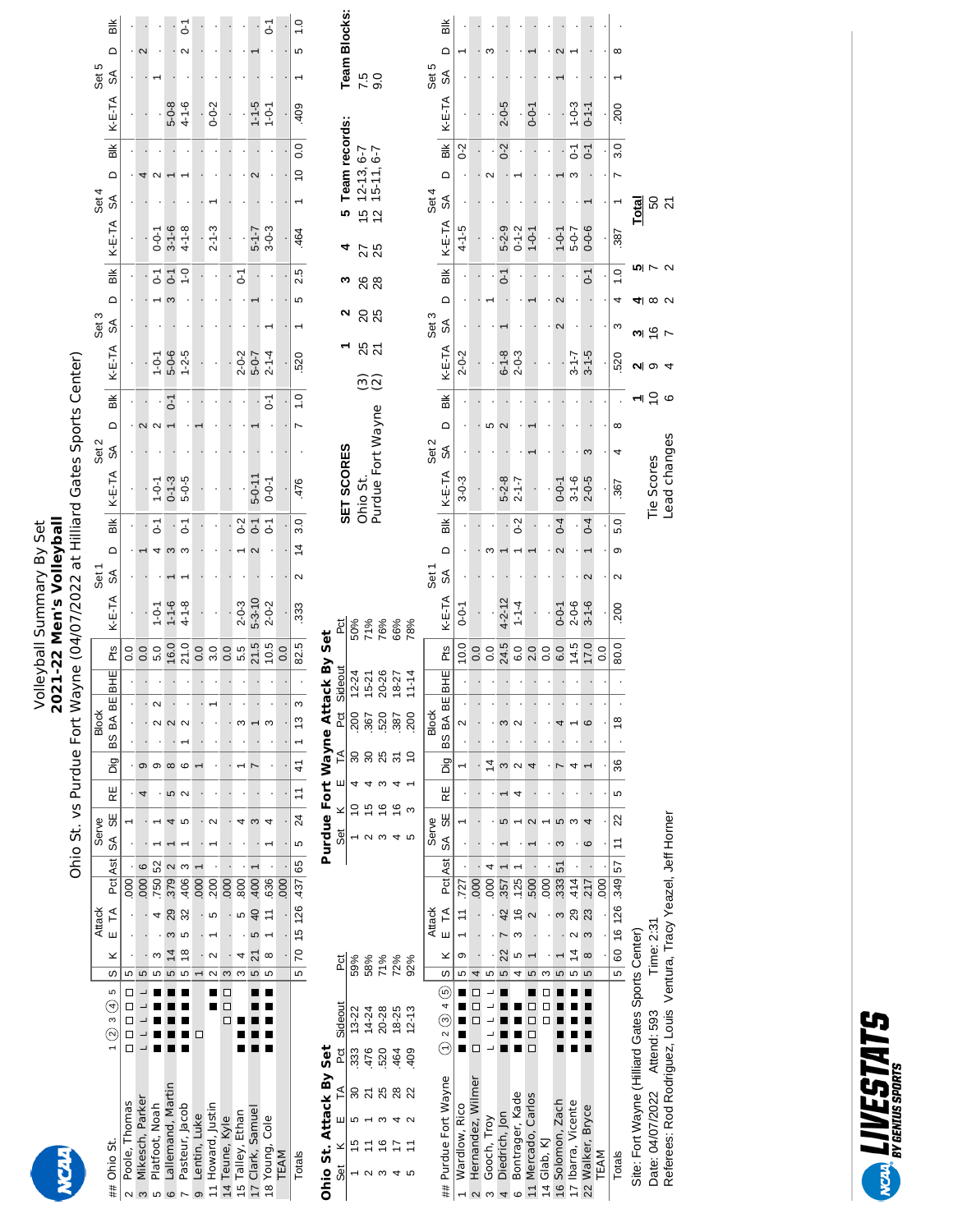# Enhanced Insights Summary<br>**2021-22 Men's Volleyball**<br>Ohio St. vs Purdue Fort Wayne (04/07/2022 at Hilliard Gates Sports Center) Enhanced Insights Summary **2021-22 Men's Volleyball**

Ohio St. vs Purdue Fort Wayne (04/07/2022 at Hilliard Gates Sports Center)

|                          |                     |                 |                     |               |                   |                   |                    |             |                  |                    |                  |                 |                         |                          |                       |                     |                          |                 |                   |                    |                |                          |                    |                      |      |                             | <b>Team Blocks:</b>        | 7.0                      | 0.6                                                   |                  |                   |                |              |                                 |  |
|--------------------------|---------------------|-----------------|---------------------|---------------|-------------------|-------------------|--------------------|-------------|------------------|--------------------|------------------|-----------------|-------------------------|--------------------------|-----------------------|---------------------|--------------------------|-----------------|-------------------|--------------------|----------------|--------------------------|--------------------|----------------------|------|-----------------------------|----------------------------|--------------------------|-------------------------------------------------------|------------------|-------------------|----------------|--------------|---------------------------------|--|
|                          |                     |                 |                     |               |                   |                   |                    |             |                  |                    |                  |                 |                         |                          |                       |                     |                          |                 |                   |                    |                |                          |                    |                      |      |                             |                            |                          |                                                       |                  |                   |                |              |                                 |  |
|                          | Blk%                |                 |                     |               | 9%                |                   |                    |             |                  |                    | ÷,               | 2%              |                         |                          |                       |                     |                          |                 |                   |                    |                |                          |                    |                      |      |                             | Team records:              |                          |                                                       |                  |                   |                |              |                                 |  |
|                          | Err%                |                 |                     |               | 9%                | 22%               |                    |             |                  |                    |                  | 7%              |                         |                          |                       | 33%                 | 64%                      | 29%             | 44%               | 50%                |                | 100%                     | 60%                |                      |      | 47%                         |                            | $12 - 13, 6 - 7$         | $15-11.6-7$                                           |                  |                   |                |              |                                 |  |
|                          | <b>K%</b>           |                 |                     |               | 36%               | 11%               | 50%                |             | 33%              | 42%                | 67%              | 41%             | Reception               | RE FBSO%                 |                       |                     |                          |                 | 4                 |                    |                |                          |                    |                      |      | 5                           |                            |                          |                                                       |                  |                   |                |              |                                 |  |
|                          | Pct                 | 1.000 100%      |                     |               | .182              | $-111$            | 500                |             | 333              | $-417$             | .667             | $\frac{326}{ }$ |                         | $\circ$                  |                       | $\epsilon$          | 븝                        | 14              | 36                | $\overline{12}$    |                |                          | $\overline{a}$     |                      |      | 88                          | 5                          | $\frac{1}{2}$            | $\overline{c}$                                        |                  |                   |                |              |                                 |  |
| <b>Transition Attack</b> | $\tilde{H}$         | m               |                     |               | 븝                 | თ                 | $\mathbf{\Omega}$  |             | $\epsilon$       | $\overline{12}$    | 0                | 46              |                         | SE%                      | 8%                    |                     |                          | 25%             | 11%               | 17%                | 33%            | 24%                      | 27%                | 18%                  |      | 20%                         |                            | 27                       | 25                                                    |                  |                   |                |              |                                 |  |
|                          | $\frac{1}{2}$       |                 |                     |               |                   |                   |                    |             |                  |                    |                  | ⊣               |                         |                          |                       |                     |                          |                 |                   |                    |                |                          |                    |                      |      |                             | ∾                          | 26                       | 28                                                    |                  |                   |                |              |                                 |  |
|                          | Ěr                  |                 |                     |               |                   | $\sim$            |                    |             |                  |                    |                  | ω               | Serve                   | <b>PC</b>                | 917                   | 1.000               |                          | 750             | .889              | 833                | 667            | 762                      | 727                | 818                  |      | 804                         | N                          | $\overline{c}$           | 25                                                    |                  |                   |                |              |                                 |  |
|                          | ×                   | $\sim$          |                     |               |                   |                   |                    |             |                  | S                  | 4                | $\overline{19}$ |                         | $\widetilde{\mathbb{F}}$ | $\overline{12}$       | $\sim$              |                          | 20              | G                 | $\frac{2}{3}$      |                | $\overline{c}$           | $\Box$             | 22                   |      | 112                         |                            | 25                       | $\overline{2}$                                        |                  |                   |                |              |                                 |  |
|                          | Blk%                |                 |                     |               | 10%               | 14%               |                    |             | $\cdot$          | 6%                 | 6%               | 8%              |                         | 55                       |                       |                     |                          | 5               | $\overline{ }$    | $\sim$             | $\blacksquare$ | S                        | $\epsilon$         | 4                    |      | 22                          |                            | $\widehat{\mathfrak{S}}$ | $\widehat{c}$                                         |                  |                   |                |              |                                 |  |
|                          | Err%                | 13%             |                     |               | 6%                |                   |                    |             |                  | 6%                 | 12%              | 8%              |                         | SA<br>BE                 |                       |                     |                          |                 |                   |                    |                | m                        |                    | 6                    |      | া                           |                            |                          |                                                       |                  |                   |                |              |                                 |  |
|                          | K%                  | 75%             |                     |               | 58%               | 57%               |                    |             |                  | 53%                | 24%              | 51%             |                         |                          |                       |                     |                          |                 | $\sim$            |                    |                | $\mathbf 2$              |                    | $\mathbf 2$          |      | 6                           |                            |                          |                                                       |                  |                   |                |              |                                 |  |
|                          |                     |                 |                     |               |                   |                   |                    |             |                  |                    |                  |                 | <b>Block</b>            | BA2 BA3                  | $\sim$                |                     |                          | m               |                   |                    |                |                          |                    |                      |      | 52                          |                            |                          |                                                       |                  |                   |                |              |                                 |  |
| First Ball Attack        | <b>PC</b>           | 625             |                     |               | 419               | 429               |                    |             |                  | 412                | 059              | 362             |                         | BS                       |                       |                     |                          |                 |                   |                    |                |                          |                    |                      |      |                             | SET SCORES                 | Ohio St.                 | Purdue Fort Wayne                                     |                  |                   | Total          |              |                                 |  |
|                          | F                   | $\infty$        |                     |               | $\overline{31}$   | $\overline{ }$    |                    |             |                  | F                  | $\overline{17}$  | 80              |                         | č                        | $\delta$              |                     | 14%                      | 33%             | 0%                | 50%                |                | 29%                      | 50%                | 0%                   |      | 25%                         |                            |                          |                                                       |                  |                   | ᄓ              | 50           | $\overline{2}$<br>$\sim \alpha$ |  |
|                          | $\frac{1}{2}$       |                 |                     |               | m                 |                   |                    |             |                  |                    | 1                | 6               | Dig                     | F                        | $\mathbf{\mathbf{r}}$ | ٠                   |                          |                 |                   |                    |                |                          |                    |                      |      | $\overline{\phantom{0}}$ 36 |                            |                          |                                                       |                  |                   |                |              |                                 |  |
|                          | 띺                   | ⊣               |                     |               | $\mathbf 2$<br>18 |                   |                    |             |                  |                    | $\sim$           | $\circ$         |                         | DТК                      |                       |                     | $\overline{4}$<br>$\sim$ | $\,$ $\,$       | $\sim$            | 4<br>$\sim$        |                | $\overline{ }$<br>$\sim$ | 4<br>$\sim$        |                      |      |                             |                            |                          |                                                       |                  |                   | 41             |              | $\infty$ $\sim$                 |  |
|                          | ×                   | စ               |                     |               |                   | 4                 |                    |             |                  | σ                  | 4                | $\overline{4}$  |                         |                          |                       |                     |                          |                 |                   |                    |                |                          |                    |                      |      | σ                           | Gates Sports Center)       | Time: 2:31               |                                                       |                  |                   | ω              |              | $rac{6}{7}$                     |  |
|                          | Blk%                |                 |                     |               | 10%               | 6%                |                    |             |                  | 3%                 | 4%               | 6%              |                         | Blk%                     |                       |                     |                          | 13%             |                   |                    |                |                          |                    | $\ddot{\phantom{0}}$ |      | 3%                          |                            |                          |                                                       |                  |                   |                | ବା ଦ 4       |                                 |  |
|                          | Err%                | 9%              |                     |               | 7%                | 13%               |                    |             |                  | 3%                 | 9%               | 7%              |                         | Err%                     |                       |                     |                          |                 | 29%               |                    |                |                          |                    |                      |      | 6%                          |                            |                          |                                                       |                  |                   |                | $-196$       |                                 |  |
|                          | K%                  | 82%             |                     |               | 52%               | 31%               | 50%                |             | 33%              | 48%                | 35%              | 48%             | First Transition Attack | K%                       | 1.000 100%            | Î,                  |                          | 25%             | 14%               | 1.000 100%         |                |                          | 33%                | 80%                  |      | 41%                         |                            | Attend: 593              |                                                       |                  |                   |                |              |                                 |  |
| Attacking                | <b>Pct</b>          | <b>727</b>      |                     |               | 357               | 125               | 500                |             | 333              | 414                | <b>Z17</b>       | 349             |                         | Pct                      |                       |                     |                          | 125             | $-143$            |                    |                | 000                      | 333                | 800                  |      | 324                         |                            |                          |                                                       |                  |                   |                |              |                                 |  |
|                          | F                   | $\Box$          |                     |               | 42                | 16                | 2                  |             | $\,$ $\,$        | 29                 | 23               | <b>126</b>      |                         | $\tilde{H}$              | m                     |                     |                          | $\infty$        |                   |                    |                | T                        | o n                |                      |      | $\overline{\mathbf{34}}$    |                            |                          |                                                       |                  |                   |                |              |                                 |  |
|                          | Вiк                 |                 |                     |               |                   |                   |                    |             |                  |                    |                  |                 |                         | $\frac{1}{2}$            |                       |                     |                          |                 |                   |                    |                |                          |                    |                      |      | H                           | Site: Fort Wayne (Hilliard | Date: 04/07/2022         | Referees: Rod Rodriguez, Louis Ventura, Tracy Yeazel, |                  |                   |                |              | Lead changes                    |  |
|                          | 띺                   | ⊣               |                     |               | m <sub>N</sub>    |                   |                    |             |                  |                    | $\sim$           | ō               |                         | Εr                       |                       |                     |                          |                 | $\sim$            |                    |                |                          |                    |                      |      | $\sim$                      |                            |                          |                                                       | Jeff Horner      |                   |                | Tie Scores   |                                 |  |
|                          | ×                   | თ               |                     |               | 22                | m                 |                    |             |                  | $\overline{1}$     | $\infty$         | GO              |                         | ×                        | w                     |                     |                          |                 |                   |                    |                |                          | w                  |                      |      | $\overline{1}$              |                            |                          |                                                       |                  |                   |                |              |                                 |  |
|                          | S<br>$\circledcirc$ | Б               |                     | S             | L                 | 4                 | S                  | m           |                  | S                  | 5                | LO <sub>1</sub> |                         | S<br>$^\copyright$       | ۱                     |                     | Ю                        | LO              |                   |                    |                |                          | $\sqrt{ }$         | $\sqrt{ }$           |      | LO.                         |                            | PS%                      | 41%                                                   | 42%              | 29%               | 28%            | 8%           | 31%                             |  |
|                          | 4<br>$\odot$        |                 | □                   |               |                   |                   |                    | □           |                  |                    |                  |                 |                         | 4<br>$\odot$             |                       | п                   |                          |                 |                   |                    |                |                          |                    |                      |      |                             |                            |                          |                                                       |                  |                   |                |              |                                 |  |
|                          | $\overline{\odot}$  |                 | □                   |               |                   |                   | □<br>□             |             |                  |                    |                  |                 |                         | $\overline{c}$           |                       | □                   |                          |                 |                   | □<br>□             |                |                          |                    |                      |      |                             |                            | FBSO%                    | 30%                                                   | 53%              | 60%               | 48%            | 38%          | 47%                             |  |
|                          |                     |                 |                     |               |                   |                   |                    |             |                  |                    |                  |                 |                         |                          |                       |                     |                          |                 |                   |                    |                |                          |                    |                      |      |                             |                            | ESO                      | 40%                                                   | 65%              | 70%               | 61%            | 63%          | 59%                             |  |
|                          |                     |                 |                     |               |                   |                   |                    |             |                  |                    |                  |                 |                         |                          |                       |                     |                          |                 |                   |                    |                |                          |                    |                      |      |                             |                            | <b>SO%</b>               | 50%                                                   |                  | 71%<br>77%<br>67% |                | 79%          | 68%                             |  |
|                          |                     | 1 Wardlow, Rico | 2 Hernandez, Wilmer | 3 Gooch, Troy | 4 Diedrich, Jon   | 6 Bontrager, Kade |                    |             |                  |                    |                  |                 |                         |                          | 1 Wardlow, Rico       | 2 Hernandez, Wilmer | 3 Gooch, Troy            | 4 Diedrich, Jon | 6 Bontrager, Kade |                    |                |                          |                    |                      |      |                             |                            | SO                       | $\overline{12}$                                       | 15 <sub>20</sub> |                   | $\frac{8}{18}$ | $\mathbf{1}$ | 76                              |  |
|                          | ##Purdue Fort Wayne |                 |                     |               |                   |                   | 11 Mercado, Carlos | 14 Glab, KJ | 16 Solomon, Zach | 17 Ibarra, Vicente | 22 Walker, Bryce |                 |                         | ##Purdue Fort Wayne      |                       |                     |                          |                 |                   | 11 Mercado, Carlos | 14 Glab, KJ    | 16 Solomon, Zach         | 17 Ibarra, Vicente | 22 Walker, Bryce     | Team |                             | ##Purdue Fort Wayne        | Set                      |                                                       |                  | 2 w 4 w           |                |              |                                 |  |

BA2 = Block Assist with 2 BA3 = Block Assist with 3 PS = Points scoring FBSO = First Ball on SideOut SO = Side out won ESO = Earned side out SO = Side out won ESO = Earned side out FBSO = First Ball on SideOut PS = Points scoring  $\mathsf{B}\mathsf{lk} = \mathsf{Attack}\,\mathsf{block}$  DTK =  $\mathsf{Dig}$  To  $\mathsf{K}\mathsf{l}\mathsf{l}\mathsf{l}\mathsf{l}\mathsf{S}$  Block Assist with 2  $\mathsf{BAS}$  assist with 3 Err = Attack in Net or Out BIk = Attack blocked DTK = Dig To Kill Err = Attack in Net or Out  $\qquad$  Blk = Attack blocked  $\qquad$  DTK = Dig To Kill